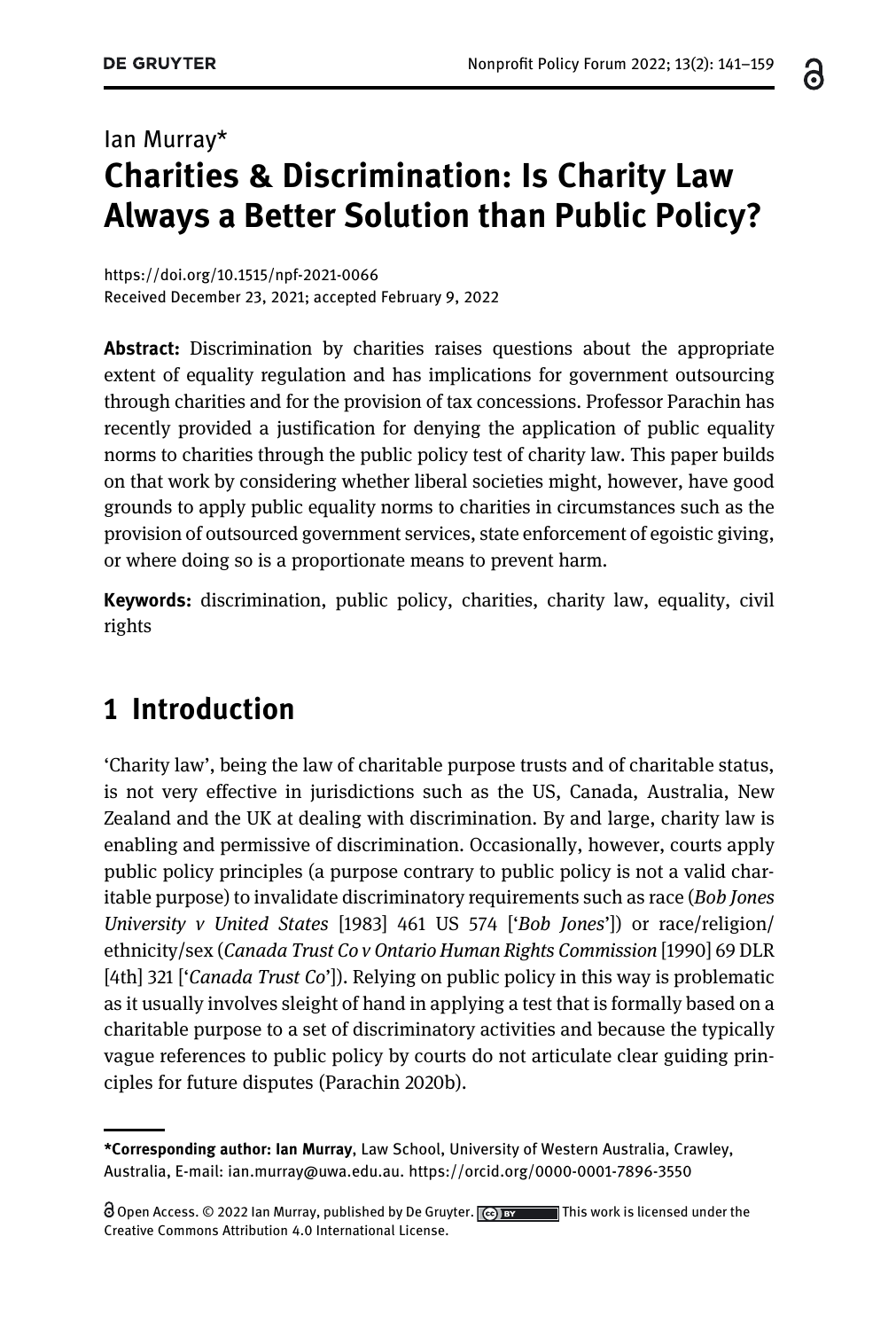This poses problems for policy makers who may need to explain why tax concessions continue to be provided to discriminatory charities or why the government is permitting outsourced services to be provided in a discriminatory fashion. In a recent article, Professor [Parachin \(2020b](#page-17-0)) attempts to formulate a response from within the confines of charity law itself. Parachin's response is that charity law can be developed by way of legislative amendment or judicial precedent to reflect a benefaction of strangers requirement that does not permit 'stigmatizing rejection'. This approach expressly avoids looking to public norms from outside charity law. However, this article asks whether liberal societies might sometimes have good reasons to do just that. That is, to look beyond charity law and to apply public norms to discrimination by charities.

In answering this question, the article is structured as follows. [Section 2](#page-1-0) of this article outlines charity law's deficiencies in addressing discrimination and Parachin's proposed response. [Section 3](#page-4-0) considers justifications for applying public norms to charities. First, whether the outsourcing of government functions to charities renders charities an organ of the state in those circumstances [\(Section](#page-6-0) [3.1](#page-6-0)). Second, this article considers in [Section 3.2](#page-8-0) whether the pursuit of a public purpose, coupled with tax concessions or with perpetual enforcement of charitable projects, justifies the imposition of public norms. Third, [Section 3.3](#page-11-0) examines whether charities, viewed as private actors, ought to be subject to equality norms in the same way as other private actors, where doing so is a proportionate means to prevent harm. [Section 4](#page-14-0) concludes that equality norms can be justified in particular circumstances (such as outsourcing or for true tax concessions) and also more broadly based on perpetual enforcement and avoidance of harm, but that any such imposition must be done in a way that broadly respects the independence of charity decision-makers.

The discussion is based on the law as at 1 January 2022.

## <span id="page-1-0"></span>2 Charity Law's Deficiencies

Putting certain disqualifying factors – such as the requirement that purposes not be against public policy – to one side, $^1$  charities are 'entities'<sup>2</sup> that satisfy two key

<sup>1</sup> For instance, an entity's purpose cannot be against public policy, including because it is unlawful: Bob Jones; Royal North Shore Hospital of Sydney v A-G (NSW) (1938) 60 CLR 396, 426 (Dixon J); National Anti-Vivisection Society v IRC [1948] AC 31; Charities Act 2013 (Cth) ss5(c), 11(a); Charities Act 2005 (NZ) s13(1)(b)(ii).

<sup>2</sup> By 'entity', it is meant that the charity is sufficiently formally organised that it can be differentiated from the household sector. Thus the term is used to cover legal relationships, such as trusts and unincorporated association, as well as legal persons.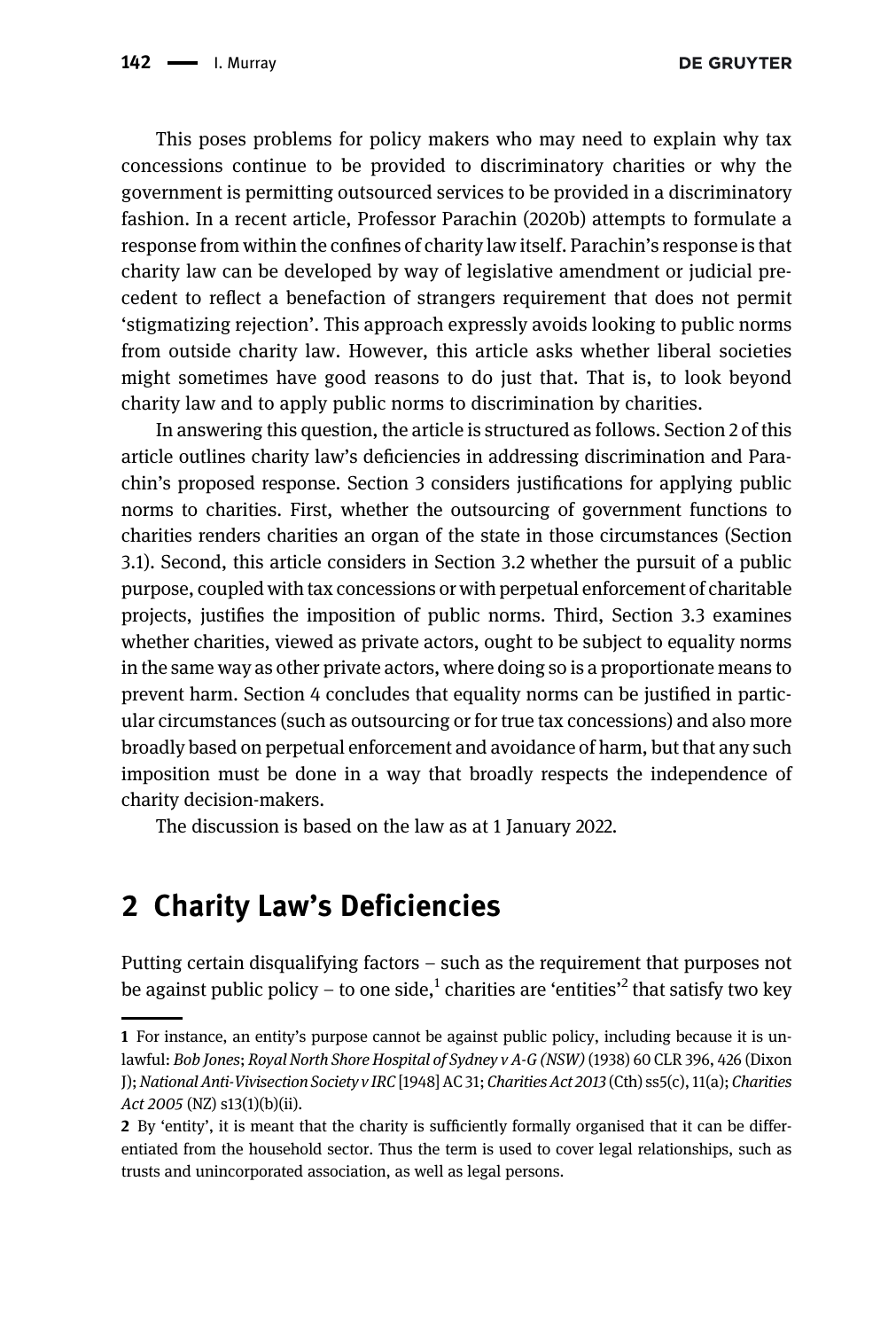positive requirements. First, the entity's purposes must all be 'charitable'. Under the technical legal meaning accepted at common law, $3$  this means the purposes must be for the 'relief of poverty', the 'advancement of education', the 'advancement of religion' or 'other purposes beneficial to the community'. <sup>4</sup> These purposes are typically referred to as the four 'heads' of charity. The fourth limb is a general category determined by analogy with the authorities and the Charitable Uses Act 1601, 43 Eliz 1, c 4. Some jurisdictions, such as Australia and England and Wales have enacted statutory definitions of charity for certain purposes, which reword the charitable purposes under a larger number of 'heads of charity' that broadly reflect the scope of the common law heads [\(Dal Pont 2017](#page-16-0), [2.29]). The reworded heads include, amongst others, advancing health, advancing education, advancing social or public welfare, advancing citizenship or community development, advancing religion and advancing culture.<sup>5</sup>

Second, the entity must be for the public benefit. This means that the entity's purposes must result in a net benefit,<sup>6</sup> and must do so in relation to the public or a section of the public rather than a private class of individuals.<sup>7</sup> The second part of this requirement, described by Garton as 'cross-sectional public benefit' ([2013](#page-16-1), 48), does not apply so strictly to charities for the relief of poverty, such that it is possible to have a charity for the relief of private groups such as poor relatives or employees.<sup>8</sup>

This definition contains elements that, at first glance, seem apt to deal with the discriminatory activities of charities. In particular, charitable purposes must be of net benefit and must provide that benefit in relation to a section of the public. Further, purposes that are against public policy are not valid charitable purposes. However, charity law is ineffective at dealing with discrimination for several reasons. Primarily, it focuses on purposes not activities [\(Murray 2020b;](#page-17-1) [Parachin](#page-17-2) [2020a\)](#page-17-2). Hence, purposes that entail discriminatory activities but that do not

<sup>3</sup> References to the 'common law' are to case law as opposed to legislation, unless the context requires otherwise.

<sup>4</sup> Commissioners for Special Purposes of the Income Tax v Pemsel [1891] AC 530, 573 (Lord Herschell), 583 (Lord Macnaghten); Aid/Watch Incorporated v FCT (2010) 241 CLR 539, [18] (French CJ, Gummow, Hayne, Crennan, Bell JJ). See also [American Law Institute \(2021](#page-15-0), §1.01), [Waters, Gillen,](#page-18-0) [and Smith \(2021\)](#page-18-0), §14.IV, and Charities Act 2005 (NZ) s 5(1).

<sup>5</sup> Charities Act 2013 (Cth) s12(1); Charities Act 2011 (UK) ss1–3.

<sup>6</sup> Re Pinion [1965] Ch 85, 107 (Harman LJ), 107–8 (Davies LJ), 10911 (Russell LJ); Gilmour v Coats [1949] AC 426, 446 (Lord Simonds); Charities Act 2013 (Cth) ss5(b), 6; Charities Act 2011 (UK) s4(1); [Bogert, Bogert, and Hess \(2021](#page-15-1), §362).

<sup>7</sup> Thompson v FCT (1959) 102 CLR 315, 321–3 (Dixon CJ, Fullagar and Kitto JJ in agreement); Charities Act 2013 (Cth) ss5(b), 6; Charities Act 2011(UK) s4(1); [Bogert, Bogert, and Hess \(2021](#page-15-1), §363). 8 Re Scarisbrick [1951] 1 Ch 622 (Court of Appeal); Dingle v Turner [1972] AC 601 (House of Lords). Cf Charities Act 2013 (Cth) s8.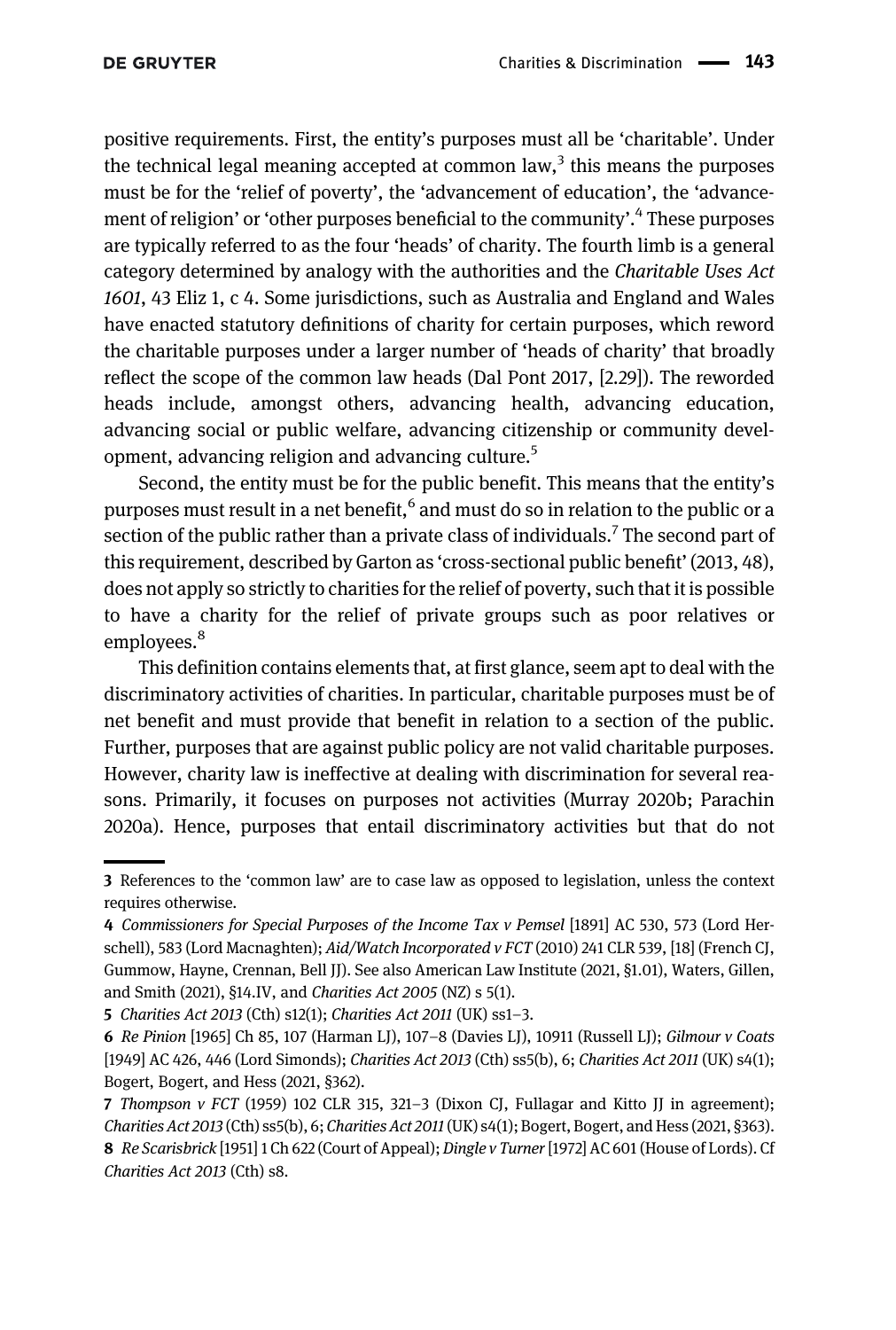**DE GRUYTER** 

explicitly seek to promote discrimination, as opposed to a purpose of reducing acceptance of equality in the community, will typically be assessed at the highlevel purpose. For instance, a purpose of providing health treatment to white babies only (Kay v South Eastern Sydney Area Health Service [2003] NSWSC 292  $\lceil Kay' \rceil$ ) or providing a retirement home for old Christian Scientists (City of Hawthorn v Victoria Welfare Association [1970] VR 205), will typically be assessed at the purpose level that focuses on relief of sickness, or relief of the aged.

Further, in applying the 'section of the public' part of the public benefit test, courts are applying a 'no-insider-benefit' rule rather than seeking to enunciate rules of 'publicness'. When it comes to the matter of 'net benefit', whilst this permits the weighing of benefits and detriments,  $\frac{9}{2}$  Kay demonstrates that courts are not often ready to give much weight to the broad societal impacts of discrimination. In that case, the potential detriment from the state – through the courts – being perceived to endorse racial discrimination by enforcing a racially discriminatory trust. The public policy test has seen more success in North America in addressing discriminatory activities [\(Parachin 2020b\)](#page-17-0), $^{10}$  but is rightly criticised as giving insufficient guidance to judges or regulators to be relied on as the primary means of addressing discrimination [\(Brennan 2002,](#page-16-2) 803–5; [Murray 2020b](#page-17-1); [Para](#page-17-0)[chin 2020b\)](#page-17-0). In addition, the public policy test is at least partially hobbled in many jurisdictions due to the existence of exceptions for charities in equality legislation (see, e.g. [Dal Pont 2017,](#page-16-0) [7.20]; [du Toit 2018,](#page-16-3) 245–6; Equality Act 2010 (UK) s 193; Equal Opportunity Act 1984 (WA) ss 70–72; Human Rights Act 1993 (NZ) s 150).<sup>11</sup> In the US, where there are material gaps in the coverage of equality legislation ([Mirkay 2007,](#page-16-4) 82–83), equality legislation exemptions for charities occur in a much more patchwork fashion (e.g. for private clubs in some areas: [Bodensteiner and](#page-15-2) [Levinson 2021,](#page-15-2) §4.8; [Smolla 2021,](#page-17-3) §7.11; and religious organisations in others: [Minow 2007](#page-16-5)), but are also allied with constitutional rights protections for expressive association (Boy Scouts of America v Dale 530 US 640 [2000]) and freedom of religion ([Minow 2007](#page-16-5); [Volokh 2006](#page-18-1), 1944-62).<sup>12</sup>

Parachin attempts to deal with charity law's deficiencies by drawing on the 'no-insider-benefit' rule – what Parachin calls the 'stranger requirement' – contained within the public benefit test. His aim is to identify principles internal to

<sup>9</sup> National Anti-Vivisection Society v Inland Revenue Commissioners [1948] AC 31.

<sup>10</sup> For a recent Australian example of the weakness of the public policy test in a discrimination setting, see Re Nesbitt [2018] NSWSC 1456, [42] (Leeming JA, albeit judicial creativity still permitted partial access to a cy-près scheme on other grounds).

<sup>11</sup> More limited exemptions are provided in Canada, e.g. for the provision of services and facilities by charities with limited membership (Human Rights Code RSO, 1990, c H19, ss18, 24; Human Rights Code RSBC, 1996 c 210, s41(1)).

<sup>12</sup> See generally [American Law Institute \(2021,](#page-15-0) §5.03) rep note cmt d.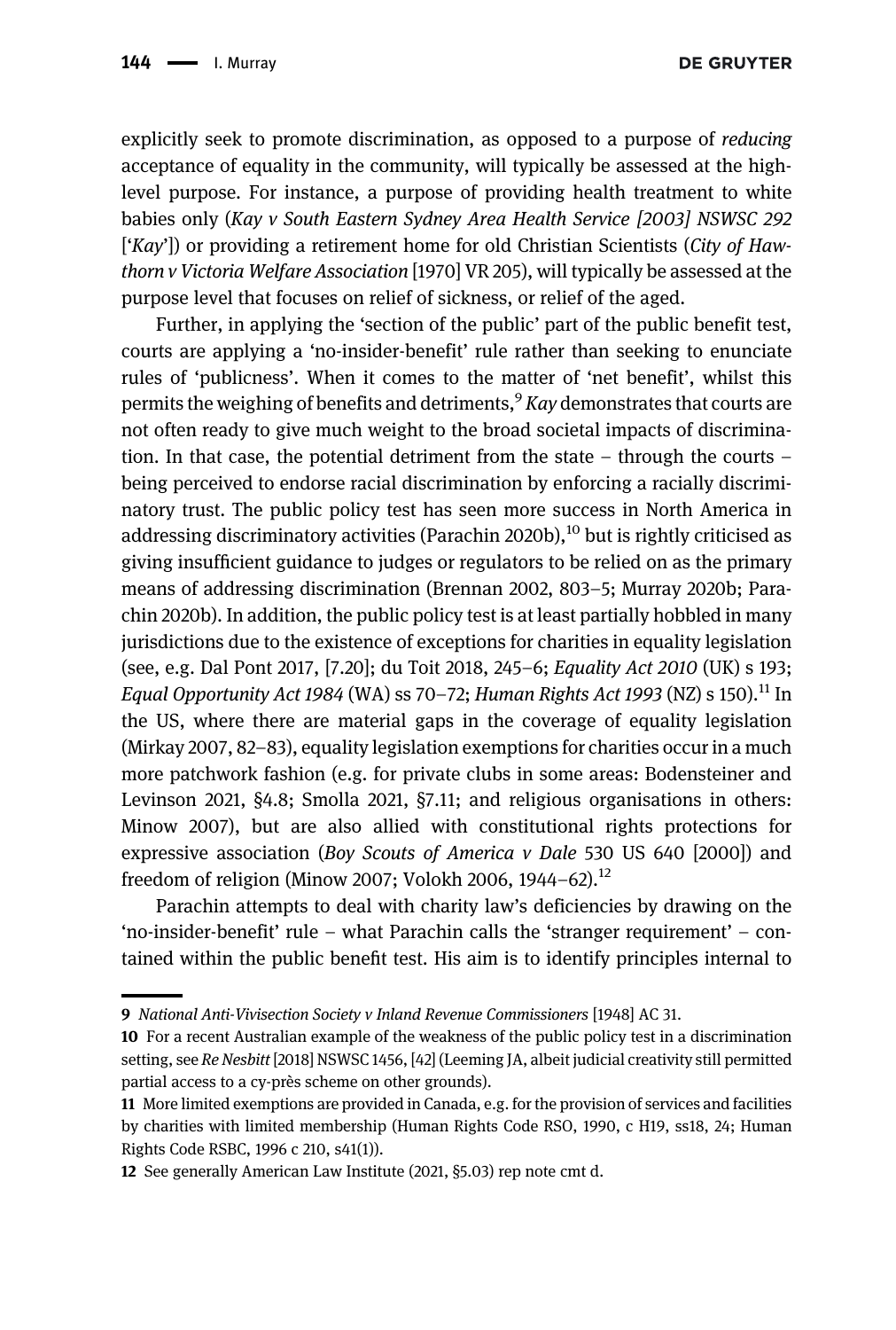charity law that can be used by courts or legislatures in developing charity law to more coherently deal with discrimination. Thus, Parachin argues that the stranger requirement evidences a principle of focussing on the benefit of strangers 'notwithstanding their emotional and obligational distance' and that '[i]mplicit in this is an equality ideal of sorts' [\(Parachin 2020b,](#page-17-0) 340). Parachin notes that charity law permits settlors to direct benefits at groups smaller than the whole community, such that the equality ideal must permit some choice about which strangers benefit. In setting bounds on this choice, Parachin proposes that charity law could be developed to incorporate the equality principle by precluding 'stigmatizing rejection' which contradicts "the 'equal worth' ethic implicit in the stranger requirement" [\(2020](#page-17-2)b, 338–41). This approach is broadly consistent with assertions by other writers that charity law is concerned with altruism ([Dees 2012](#page-16-6), 322; [Harding 2014,](#page-16-7) 88–108), albeit it acknowledges that charity law does not currently comprehensively incorporate a stranger benefit/equality requirement and seeks to develop charity law beyond its current rules to arrive at this result.

Parachin appears to suggest this because he views charity law as a body of private law rules and considers that it would better maintain coherence in charity law, and private law more generally, for charity law to develop in accordance with its underlying principles than to draw on public norms inherent in human rights legislation and constitutional law ([Parachin 2020b,](#page-17-0) 338). However, I ask in this article whether it is really appropriate to deny in all circumstances the relevance of such public norms to a body of law such as charity law that is a hybrid of public and private law [\(Chan 2016](#page-16-8)). Alternatively, there may be good reasons to apply public norms in some circumstances to all actors in the private sphere and so public norms might thus be expected to shape the rules that apply to private actors such as charities.

## <span id="page-4-0"></span>3 Circumstances in Which we Might Apply Public Norms to Charities

It is understandable that legal academics may point to the private law rules facilitating the creation of trusts to claim that charity law is private law to which public norms are foreign (for a discussion, see [Murray 2021,](#page-17-4) 39–41). However, such an approach obscures the true picture. As noted by Chan, charity law  $-$  as it developed in the UK and then in Canada, the United States and Australia – is and has always been, a hybrid of private and public law [\(2016\)](#page-16-8). It is not purely a matter of private ordering. After all, charity law comprises a framework of rights and obligations that a donor/creator selects when creating a charity and that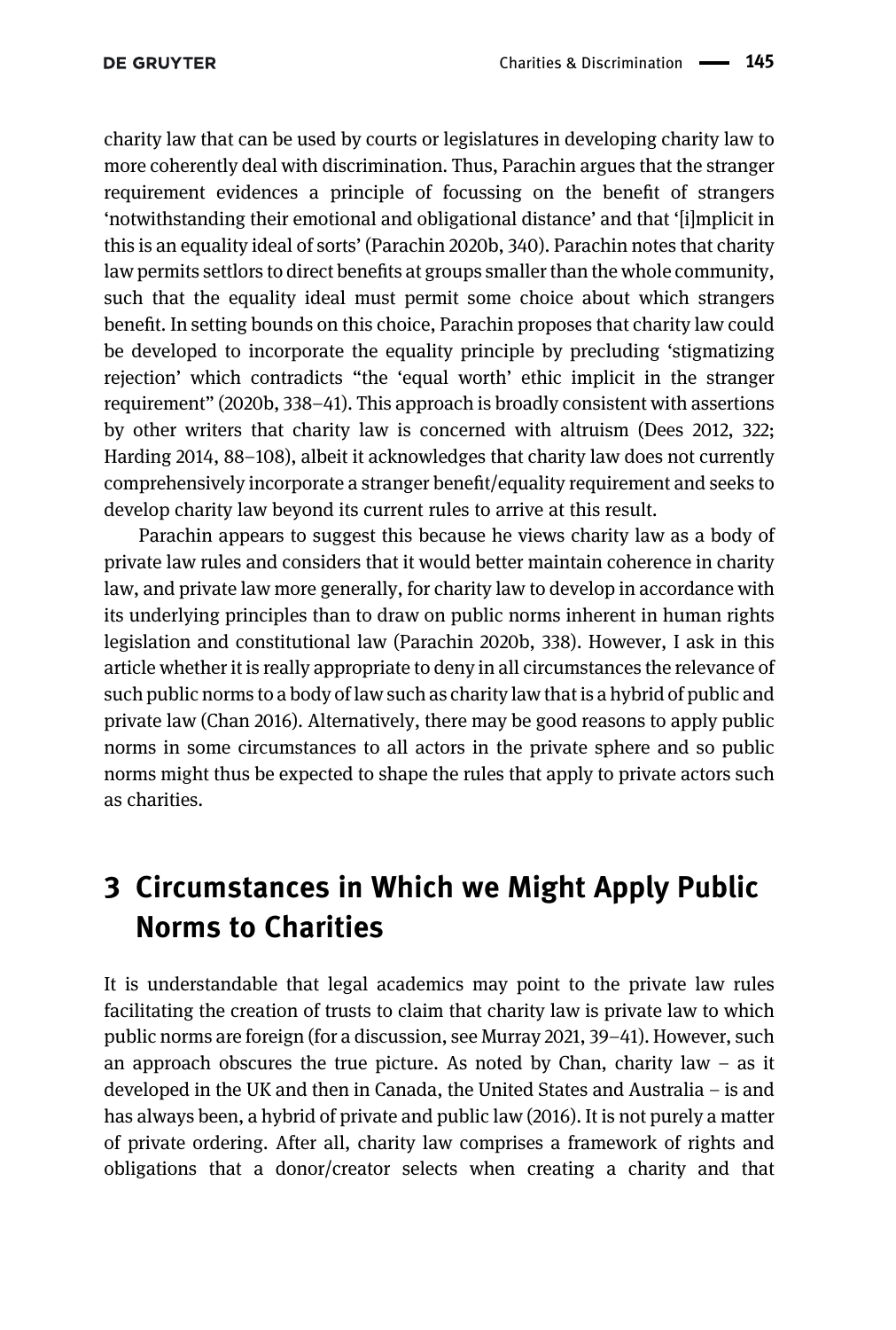framework reflects a tension between respecting donor and charity controller intent and the public interest in overriding or selectively enforcing donor/charity controller intent to achieve a greater or fairer public benefit ([Chan 2016](#page-16-8), 2, 12–14). Notably, common law and statutory cy-près rules, while respecting donor intent to a greater or lesser extent in different jurisdictions, all involve some incursions in the public interest [\(Mulheron 2006,](#page-17-5) 87–9, 309; [Simon 1987](#page-17-6), 645). In some, but not all, jurisdictions, this is expressly reflected in the objectives of the charity regulator or of the legislative scheme applying to charities (section 14 Charities Act 2011[UK]; section 3(b) Charities Act 2005 [NZ]).

Additionally, often when courts look at the meaning of 'charity', it is in a tax context to determine whether tax concessions apply and the tax context influences the common law notion of charity that tax law frequently adopts (e.g. Bob Jones; [Parachin 2014\)](#page-17-7). While not all charities wish to register for tax concessions, where they do, tax law pertaining to charities is public law, not private law, meaning that public norms are brought into play when considering the application of tax rules to those charities.

The above discussion also reflects a Rawlsian perspective that treats notions of justice (including equality) as primarily being concerned with the rules for society's basic structure rather than being directly used as guiding tools for the individual decisions of people controlling charities [\(Rawls 2001](#page-17-8), 10–12). The basic structure being the way that the 'main political and social institutions of society fit together into one system of social cooperation, and the way they assign basic rights and duties and regulate the division of advantages that arises from social cooperation over time' ([Rawls 2001](#page-17-8), 10). Thus, public equality norms would be expected to operate largely in the public but not private sphere and arguably be of most relevance to public not private law.

In [Sections 3.1](#page-6-0) and [3.2](#page-8-0) below, this article examines whether, due to their hybrid nature, charities are better viewed as public rather than private bodies in certain circumstances. In [Section 3.1](#page-6-0), this is in the circumstance of outsourcing of government functions. [Section 3.2](#page-8-0) examines the pursuit of public purposes coupled with either the benefit of tax concessions or of state enforcement of those purposes. I seek to show that both grounds raise circumstances in which it may be appropriate to apply public equality norms to charities, albeit tax concessions do so only within a narrow ambit. I do not mandate how those norms must be applied, though the discussion of equality/civil rights legislation and of tax legislation demonstrates several bodies of public law that could be used. To the extent that trusts or corporations law could be amended instead, there may be some controversy about the application of equality norms to these areas of private law. However, as discussed above, charity law has always been a hybrid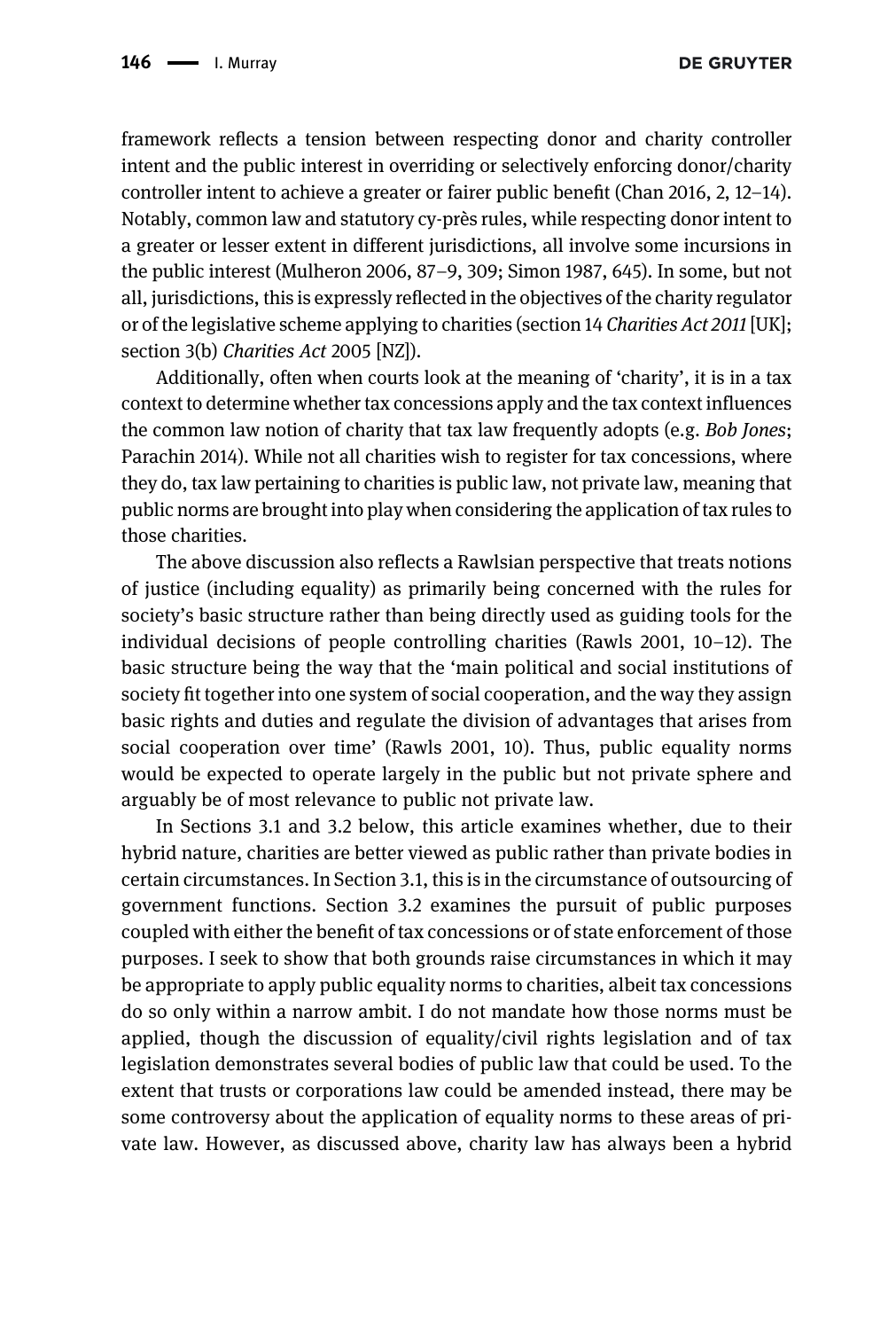rather than pure private law<sup>13</sup> and in any event there are strong arguments for the sensitive application of public norms to shape private law viewed as part of the basic structure ([Kordana and Tabachnick 2008,](#page-16-9) 298; Scheffl[er 2015\)](#page-17-9).

[Section 3.3](#page-11-0) abandons the view of charities as public bodies and considers the limited circumstances in which liberal societies shape their basic structure to generally apply public norms to private actors. In particular, as proportionate means to prevent harm. I suggest that charity discrimination potentially enlivens these grounds and that equality legislation exemptions for charities (identified in [Section 2](#page-1-0)) that are 'blanket' in nature are therefore problematic (e.g. New Zealand and many parts of Australia), whereas those that are more nuanced potentially represent a better approach (e.g. section 193 Equality Act 2010 [UK]).

#### <span id="page-6-0"></span>3.1 Outsourcing Government Functions to Charities

One circumstance in which we might focus on the public dimension of charities is when a charity is delivering a function of government. Outsourcing, or contracting out government service delivery arises most obviously where government funds a non-governmental entity, such as a charity, to deliver services previously provided by the government ([Morris 2020,](#page-17-10) 232–3). However, outsourcing can also refer to situations where the government decides to fund services previously delivered by non-governmental entities of their own accord, thereby assuming a degree of responsibility for the provision of the service [\(Aronson 1997](#page-15-3), 41). Very often, arrangements are marked by detailed contractual articulation of the means and ends to be pursued and with a degree of operational oversight for government [\(Chan 2016,](#page-16-8) 126–58; [Cordelli 2012,](#page-16-10) 148–50). This can include contractual application of anti-discrimination norms or their indirect application by the threat of withholding future funding (see, e.g. [Morris 2012](#page-16-11), 329–30).

Arguably, where charities are delivering government functions as a result of government outsourcing, the charity should be treated at least partly in the same way as an organ of the state. That is, the charity should be subjected to public equality norms to ensure equality of opportunity for people to access the goods and services that it provides (including employment opportunities) [\(Chan 2016](#page-16-8), 126–33; [Cordelli 2012](#page-16-10); [Morris 2012,](#page-16-11) 328–30). This is not necessarily inconsistent with the Rawlsian perspective outlined above. That is due to either of two bases. First, because government outsourcing can be seen – to some extent – as co-option of charities' voluntarily selected and pursued ends ([Chan 2016\)](#page-16-8), such that charities delivering outsourced services are not seen as truly voluntary associations and

<sup>13</sup> A similar comment could be made about corporations law [\(Moore 2013;](#page-16-12) [Sjåfjell 2017,](#page-17-11) 145–7).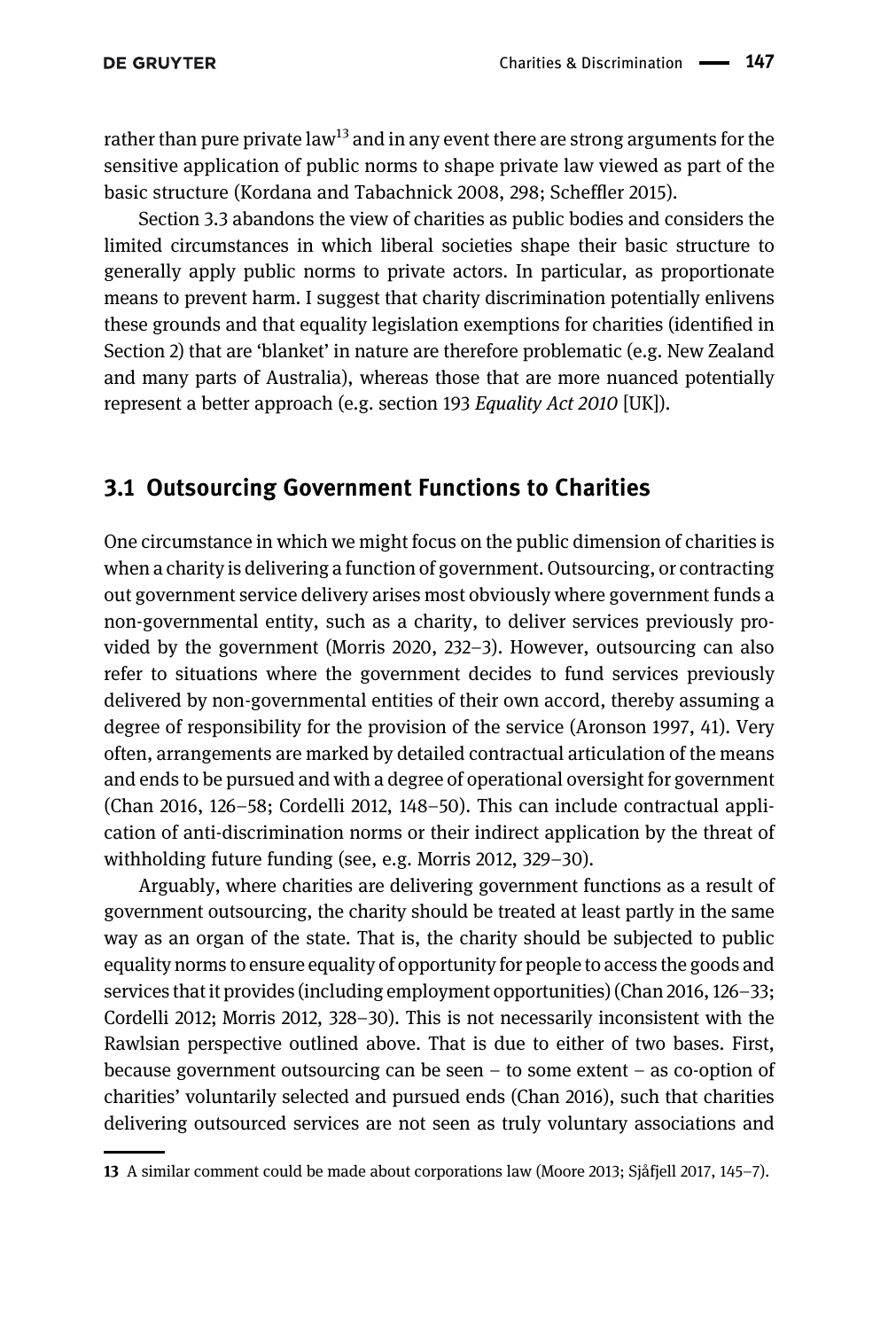hence the application of public norms would not be an interference with independent decision-making ([Cordelli 2012](#page-16-10), 147–51). This is not to deny that charities (or their directors or trustees) independently decide whether to enter into service agreements, but reflects the difference in bargaining power between governments and charities. That power imbalance often results in very material government influence over ends and even over the means to achieve those ends [\(Chan 2016,](#page-16-8) 147–57; Central Bayside General Practice Association Ltd v Commissioner of State Revenue [2006] HCA 43).

Second, because the public/private blurring caused by outsourcing is a good reason to shape the institutional settings for charities (viewed as part of the basic structure) to impose equality norms in a way that is still sensitive to what remains of charities' voluntarism (compare [Cordelli 2012,](#page-16-10) 145-7).<sup>14</sup>

Thus, for example, if a charity receives material government funding to provide adoption services, substantial limits could be justified on charities' ability to discriminate against same-sex couples (see, e.g. *Catholic Care [Diocese of Leeds]*  $\nu$ Charity Commission for England and Wales [2012] UKUT 395 ['Catholic Care']), [Cordelli 2012\)](#page-16-10). Likewise, for charity schools or universities in receipt of material government funding (for instance, most Australian universities and not-for-profit schools: [Murray \(2020a,](#page-17-12) 149–52) there should be limited ability to discriminate against the admission of students, for instance on religious grounds on issues such as sexual preference or gender identity. If charities are major employers, such as in the education space, then constraints might also be justified to ensure adequate provision of employment opportunities, for instance for teachers (see, e.g. [Cordelli](#page-16-10) [2012](#page-16-10), 144).

Defining when government support is sufficiently material so as to warrant the imposition of public norms is likely to be difficult. In the US, much federal equality legislation applies only to charities that receive 'federal financial assistance', which is defined in different ways, but essentially means 'funds received directly or indirectly from the [US] federal government', which could be, but is not normally, construed as including tax concessions ([Bodensteiner and Levinson 2021,](#page-15-2)  $\S 10.13$ ; [Brennan 2001](#page-15-4), 172–4; [Mirkay 2007](#page-16-4), 75–83).<sup>15</sup> Australia largely relies on drawing a government/charity boundary that excludes sufficiently governmental entities from being charities, but this still permits very material outsourcing

<sup>14</sup> For a South African case in which the publicly funded nature of a university was relevant to the shaping of charity law by public equality norms in relation to a discriminatory education fund, see Curators Ad Litem to Certain Beneficiaries of Emma Smith Educational Fund v University of Kwazulu-Natal [2010] ZASCA 136.

<sup>15</sup> Additional constraints, especially constitutional restraints of due process and equal protection, apply to state actors and so the US also has a body of cases that seek to distinguish between charities as private actors and as instrumentalities of the state [\(Brody and Tyler 2010,](#page-16-13) 589–96).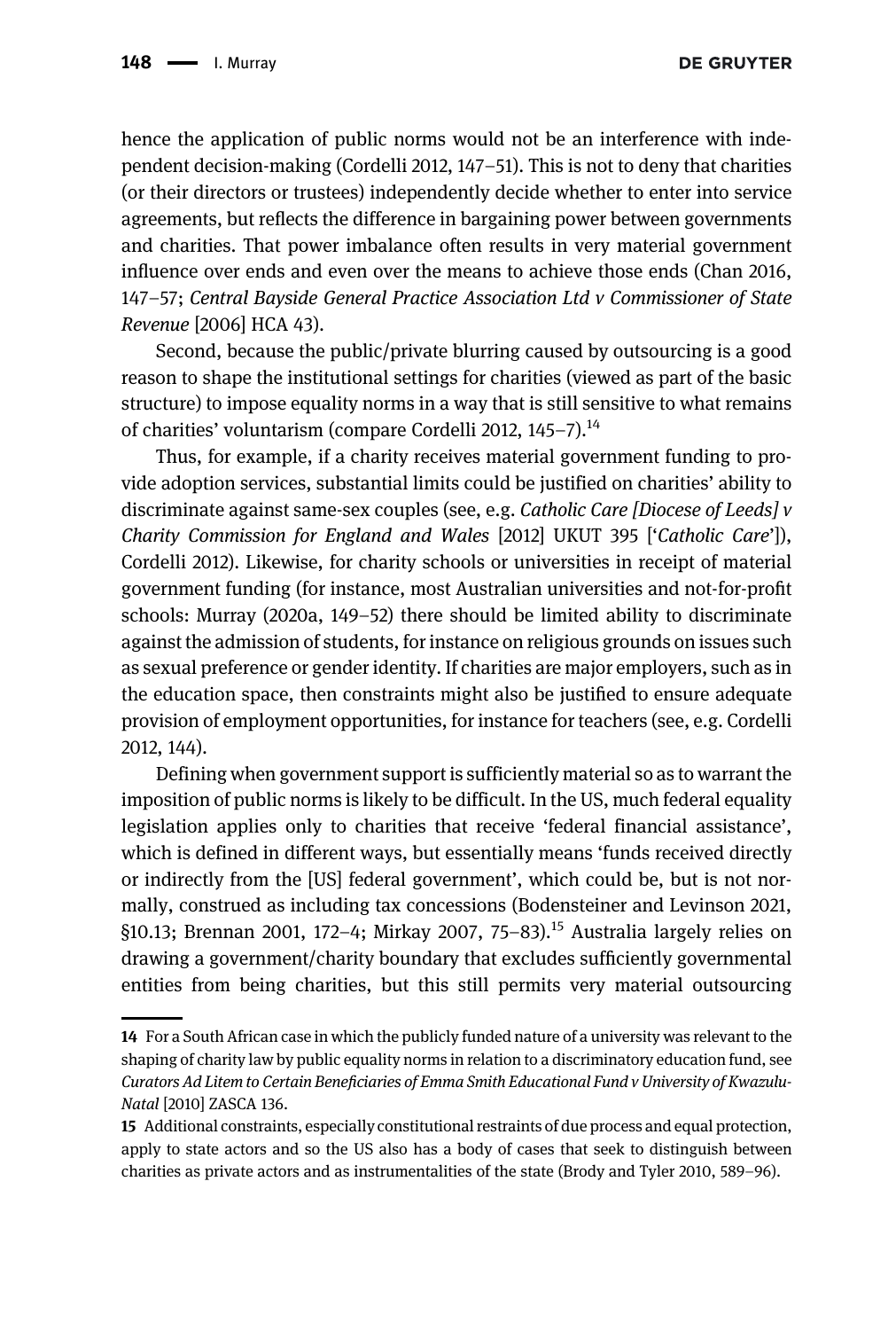[\(Murray and Wesson 2020](#page-17-13)). The UK's approach may be more promising in that it applies certain equality legislation that contains no charities exemption, the Human Rights Act 1998 (UK), to 'public authorities' and other bodies performing 'public functions'. This has, for instance, been held to apply to charities that provide social housing (Poplar Housing & Regeneration Community Association Ltd v Donoghue [2002] QB 48).

Thus, where charities are delivering a function of government, there appear to be good grounds for imposing equality norms on the delivery of those functions. However, this justification clearly only applies to some charities in the limited circumstances of outsourcing. It would not apply in circumstances such as those of the Bob Jones case (the main case criticised by Parachin as applying [foreign] public norms through the public policy test in charity law), where the charity does not receive government funding (see, e.g. [Beezer 1984](#page-15-5)). That is, unless charity tax concessions are viewed in the same way as government grants, a matter examined in [Section 3.2](#page-8-0) below. Outsourcing would also not justify application of equality norms in relation to charitable bequests such as the educational scholarship trust at issue in *Canada Trust Co*.<sup>16</sup> It would also typically have little relevance for religious charities that self-fund core religious activities (compare [Parachin 2013](#page-17-14), 183). Attempting to impose equality norms would also raise tricky definitional issues, although guidance can be obtained from existing approaches, such as the application of equality/civil rights legislation to charities receiving federal financial assistance (US), or that can be characterised as 'public authorities' or other bodies performing 'public functions' (UK).

#### <span id="page-8-0"></span>3.2 Pursuit of Public Purposes

Some writers have gone further and suggested that organisations that pursue public purposes (such as charities) ought to be subject to public norms on that broader basis, regardless of whether they are undertaking an outsourced function of government ([Benson 2001,](#page-15-6) 227, 229–237; [Brody and Tyler 2010;](#page-16-13) [du Toit](#page-16-3) [2018,](#page-16-3) 233–5; [Harding 2014,](#page-16-7) 213–16; [Swanson 1986](#page-18-2), 156–7).<sup>17</sup> As noted by [Harding](#page-16-7) [\(2014,](#page-16-7) 214–15) and [du Toit \(2018](#page-16-3), 233), this approach is potentially reflected in Tarnopolsky JA's judgement in Canada Trust Co, where Tarnopolsky JA refers (at [107]) to the historically special treatment of charitable trusts on the basis they are dedicated to the benefit of the community and that it is 'this public nature of

<sup>16</sup> Although if the body that would administering the fund as trustee is publicly funded, this may require the body to decline the gift in the first place.

<sup>17</sup> See also [Mirkay \(2007](#page-16-4), 84–86).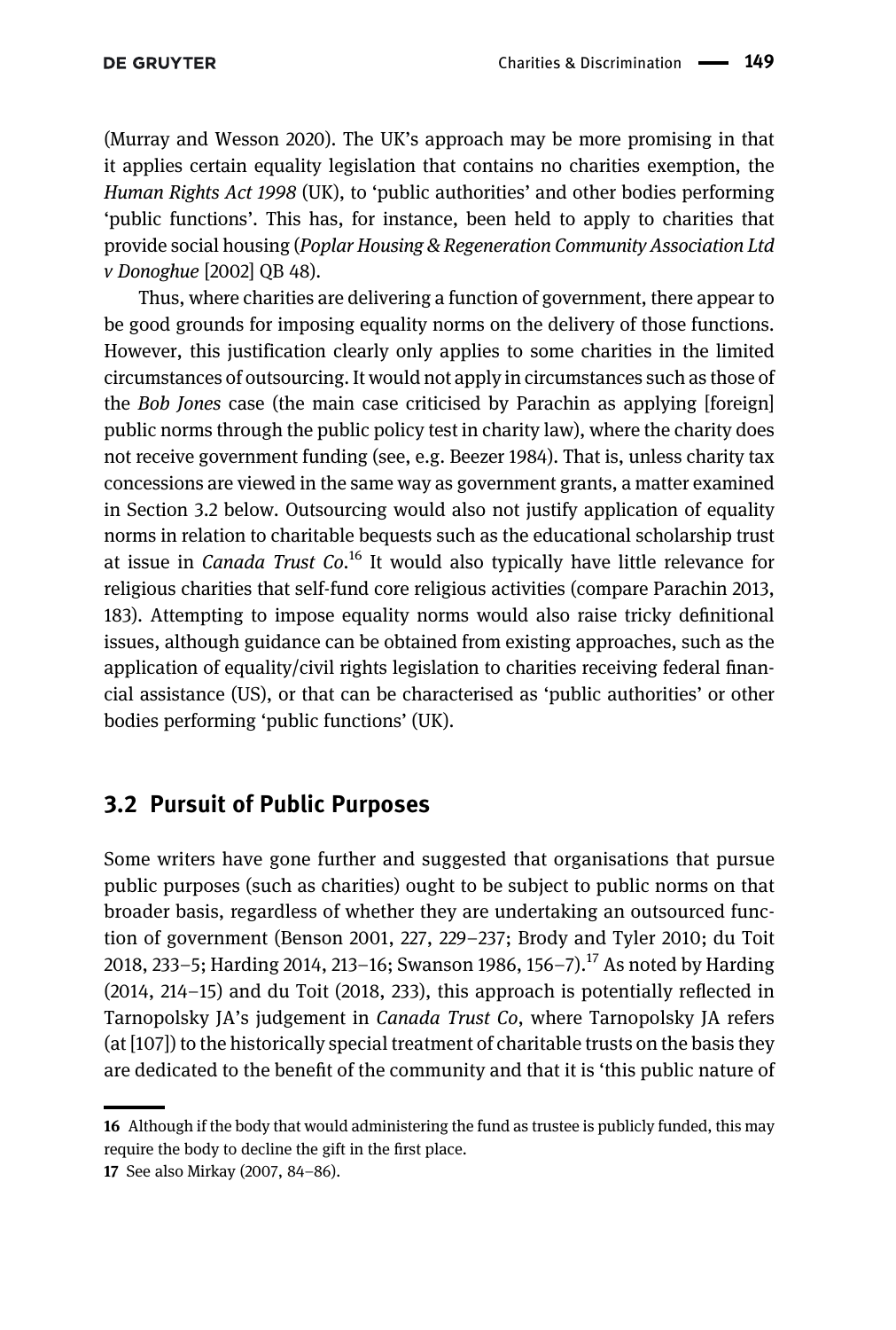**DE GRUYTER** 

charitable trusts which attracts the requirement that they conform to the public policy against discrimination'.

Typically, the imposition of public norms is justified on the basis that the state provides incentivising privileges to charities in their pursuit of public purposes (such as tax concessions or enforcement of the charitable project in perpetuity) and that the price of those privileges is compliance with public norms ([Benson 2001,](#page-15-6) 230–1, 235–7; [Brennan 2001](#page-15-4); [Weinrib and Weinrib 2001](#page-18-3),  $67-8$ ).<sup>18</sup> In a sense, this is an expanded notion of the outsourcing category discussed above, in that a public purpose is being pursued with some form of government support; justifying the imposition of public equality norms. Indeed, as noted by Brennan, there is a whole branch of tax policy – tax expenditure theory – that seeks to distinguish tax concessions from the mere definition of the normal tax base and to analyse the former in a similar way to direct government grants ([2001](#page-15-4), 208–11; see also [Surrey](#page-17-15) [1973](#page-17-15), pt 6.2.2).

However, it is not so clear that all tax treatment is a privilege. For instance, non-taxation of social welfare charities may actually reflect the average tax rate of benefit recipients [\(Krever 1991,](#page-16-14) 3–5). Tax treatment is more likely to be a true concession where the privileges are provided to charities that benefit middle and high income-earners such as private schools, private hospitals or opera companies. Though even here, the situation is likely to be nuanced with many such bodies subsidising benefits to socio-economically disadvantaged people. It is likely that a tax-based rationale applies to some, but by no means all, charities. Further, this approach also ignores the fact that tax concessions are routinely provided in many countries to vast segments of the marketplace without similar calls for extra oversight (see, e.g. [Brody and Tyler 2010,](#page-16-13) 605–7).

A rationale that potentially applies to a broader range of charities is the benefit of perpetual public enforcement of the charitable project.<sup>19</sup> Attorneys-General and regulators such as charity commissions or tax authorities, as well as courts, typically have responsibilities and powers to enforce the terms of a charitable project forever, albeit these bodies often also have limited abilities to reform projects in the public interest [\(Chan 2016](#page-16-8), ch 2; [Picton 2020](#page-17-16); [Swanson 1986,](#page-18-2) 186). Andreoni has identified that most charitable giving is not purely altruistic, it often involves at least some egoistic giving ([1990\)](#page-15-7). Discriminatory conditions, in particular, appear to place greater emphasis on the egoistic projection of a donor's

<sup>18</sup> See also [Brody and Tyler \(2010\)](#page-16-13), [Caster \(2012](#page-16-15), 410–11), and [Sigafoos \(2020](#page-17-17), 127). As to more general discussion of a 'bargain' or'contract' or more complex exchange struck by donors with the state (and others) when giving to or creating charities, see also: [Johnson \(1999,](#page-16-16) 387), [Picton \(2020](#page-17-16), 62–8), and [Eisenstein \(2003](#page-16-17), 1758–68).

<sup>19</sup> This rationale is not one of those debunked by [Brody and Tyler \(2010\),](#page-16-13) who do not consider the costs of perpetual enforcement.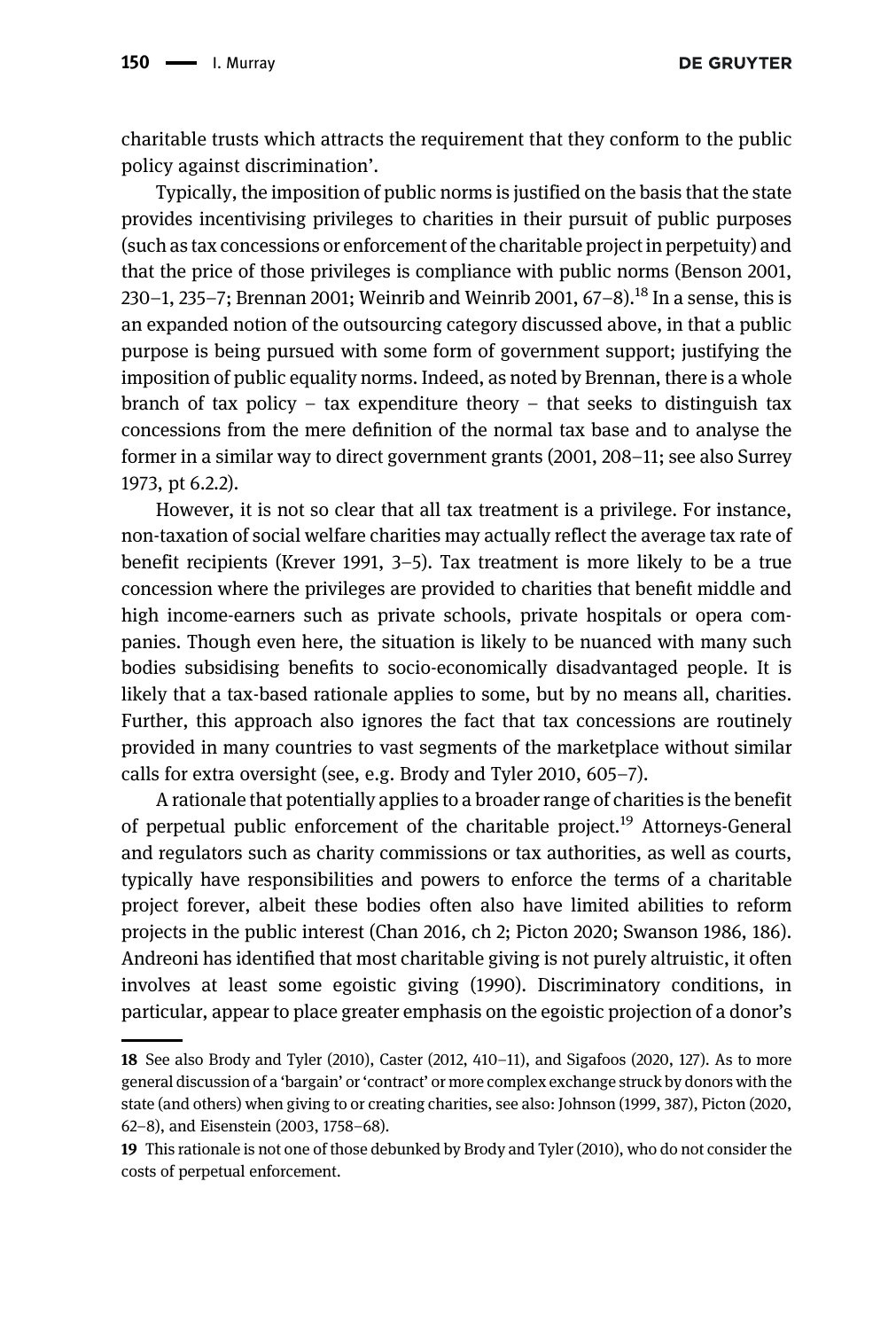values than on the benefits received by charity recipients [\(Eisenstein 2003,](#page-16-17) 1759; [Picton 2020](#page-17-16), 69–72). For instance, the very restrictive and discriminatory scholarship conditions in Canada Trust Co (based on race, religion, gender) would have meant that some students who could have benefited the most from a scholarship, missed out. Babies of colour with urgent medical needs are omitted by the gift for health treatment of white babies in Kay.

As noted by [Picton \(2020](#page-17-16), 69–72), [Swanson \(1986](#page-18-2), 186), and [Eisenstein \(2003](#page-16-17), 1759), an egoistic drive to project values and ideas into the future involves a cost in terms of the resources spent in state enforcement of this projection into the future.<sup>20</sup> This may help explain (frequently inadequately articulated) judicial reluctance to enforce some classes of discriminatory trusts (as identified by [Col](#page-16-18)[liton 2003\)](#page-16-18). To this could be added a social cost arising from the loss of decisionmaking freedom of future generations [\(Fleischer 2018,](#page-16-19) 440; [Murray 2021](#page-17-4), 43–6). The cy-près doctrine, identified at the outset of [Section 3,](#page-4-0) has been described as a type of social contract between past donors and present members of society that seeks to address this loss of decision-making freedom ([Atkinson 1993,](#page-15-8) 1116–18). However, cy-près grounds are not explicitly directed at discrimination and the literature shows that accessing the current grounds is too costly and complicated ([Mulheron 2006](#page-17-5), 139–141; O'[Halloran 2007](#page-17-18), 46–49). Thus, there is a potential imbalance in decision-making power that can impede intergenerational social cooperation by undermining the regard had by future generations for the institutions and intergenerational goods passed down to them ([Thompson 2009,](#page-18-4) 123–6).

The perpetual enforcement of discriminatory conditions thus raises particular social costs and justifies a broader application of public norms, which goes some way toward answering Harding's question about why the state should insist on public norms for this support and not other support [\(Harding 2014,](#page-16-7) 223). This is consistent with Robert Reich's call for the regulation of philanthropy to constrain actions that undermine democratic institutions ([Reich 2018](#page-17-19)).<sup>21</sup>

Accordingly, while the provision of tax concessions to pursue public purposes only appears to justify equality norms in limited circumstances, state enforcement – potentially perpetual – of charitable projects seems to offer a much more broadly applicable ground. However, to the extent that public norms are imposed on charities, this would need to be done in a way that is mindful of the fact that charities receiving indirect state support are not instrumentalities of the state.

<sup>20</sup> See also [Chan \(2016,](#page-16-8) 60–1).

<sup>21</sup> There are some parallels here also with concerns about state enforcement of private law rights where that might be seen as state action that breaches constitutional equality requirements ([Collins 2018,](#page-16-20) 4–6; [Harding 2014](#page-16-7), 218–19; [Swanson 1986](#page-18-2), 175–85).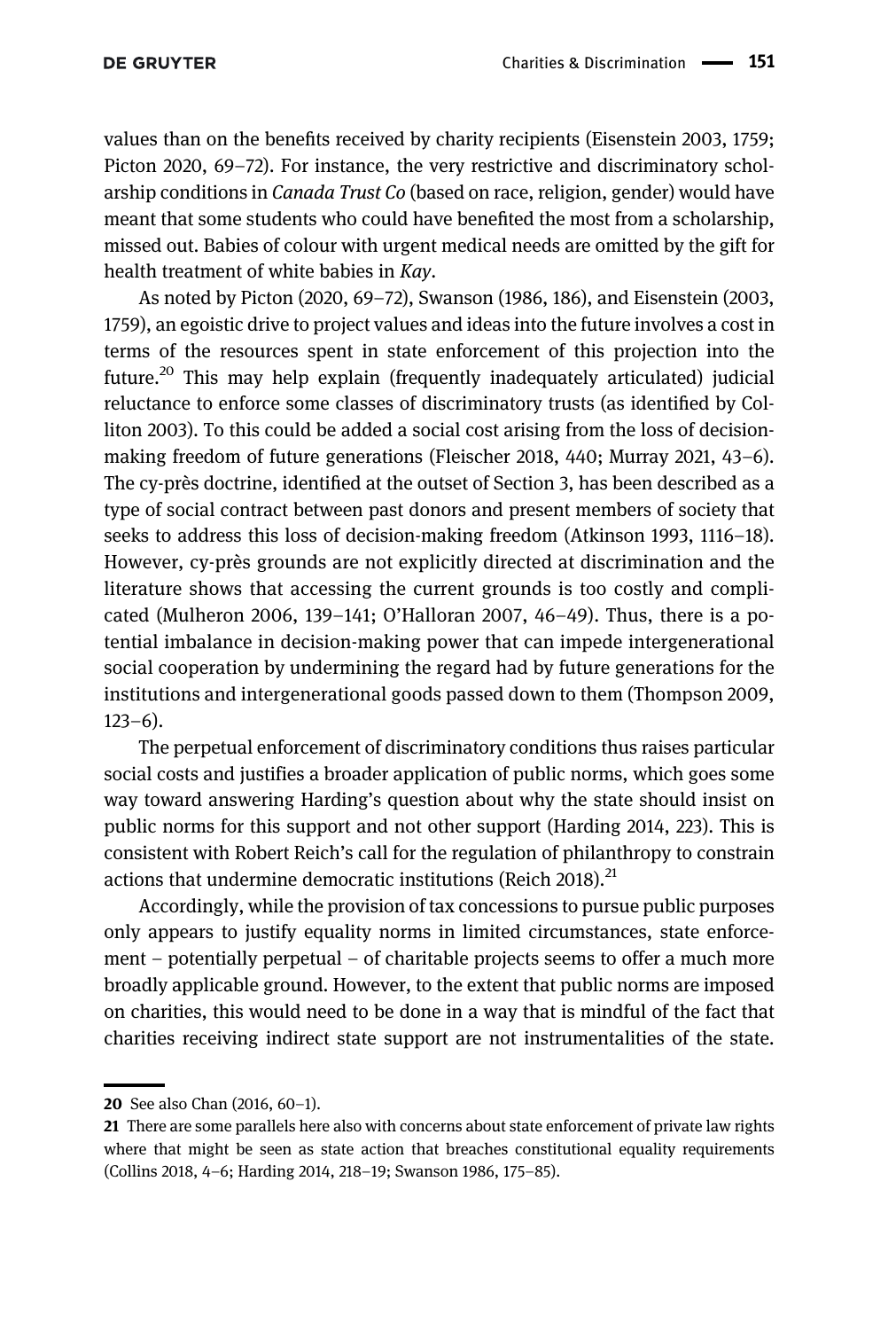**DE GRUYTER** 

There needs to be some sensitivity to the general Rawlsian division of labour that seeks to leave individual choices free from state interference, to the extent possible. Imposing public values on charities risks displacing the different way (from government) that they operate and displacing the diversity of the sector, converting charities into another arm of government [\(Jensen 2018](#page-16-21), 169).

#### <span id="page-11-0"></span>3.3 General Application of Public Norms to Private Actors

A third alternative is that rather than trying to view charities as hybrids and hence to apply public norms on the basis of their 'publicness' we might consider the extent to which public norms ought generally to apply to charities as private actors (see, e.g. [du Toit 2018](#page-16-3), 235).<sup>22</sup> This approach could involve shaping equality law, viewed as part of the basic structure, by requiring decision-makers within private bodies, such as charities, to incorporate equality norms to some degree, whilst being mindful of not unduly interfering with their decisions. State intervention to apply public norms in the private sphere to restrict one set of rights or interests to prioritise others is typically justified by reference two factors ([Australian Law](#page-15-9) [Reform Commission 2015](#page-15-9), [2.63]; [Gardner 1989,](#page-16-22) 1; [Harding 2014](#page-16-7), 226–33).<sup>23</sup> First, John Stuart Mill's harm principle: that is, does the public benefit from advancing one set of rights or interests outweigh the harm caused by limiting the other rights or interests (as state coercion is justified to prevent harm)? Second, proportionality: does a law have a legitimate objective (e.g. prevention of harm) and implement measures that are suitable and necessary to achieve that objective?

In a charity discrimination context, the contest may be between a right or interest in freely disposing of one's property or religious freedom on the one hand and then a right or interest in equal access to goods or services or opportunities for employment without discrimination based on factors such as race or sexuality. Account would need to be taken in this process of the risk of a reduction in charitable giving if property, religious or associational rights are affected ([du Toit](#page-16-3) [2018,](#page-16-3) 242–3). These were the types of contests at issue in Bob Jones, Catholic Care and Kay. A broad view of the harm principle could potentially also take account of historical disadvantage experienced by groups and could justify state action to coerce or encourage action to improve the life options of those who have historically suffered discrimination. In other words, to create an environment that actively encourages positive discrimination (see, e.g. [Gardner 1989](#page-16-22), 17–19).

<sup>22</sup> See also [Barak \(1996\)](#page-15-10).

<sup>23</sup> Commenting in the context of constitutional (human) rights, see also [Barak \(2012](#page-15-11), ch 6).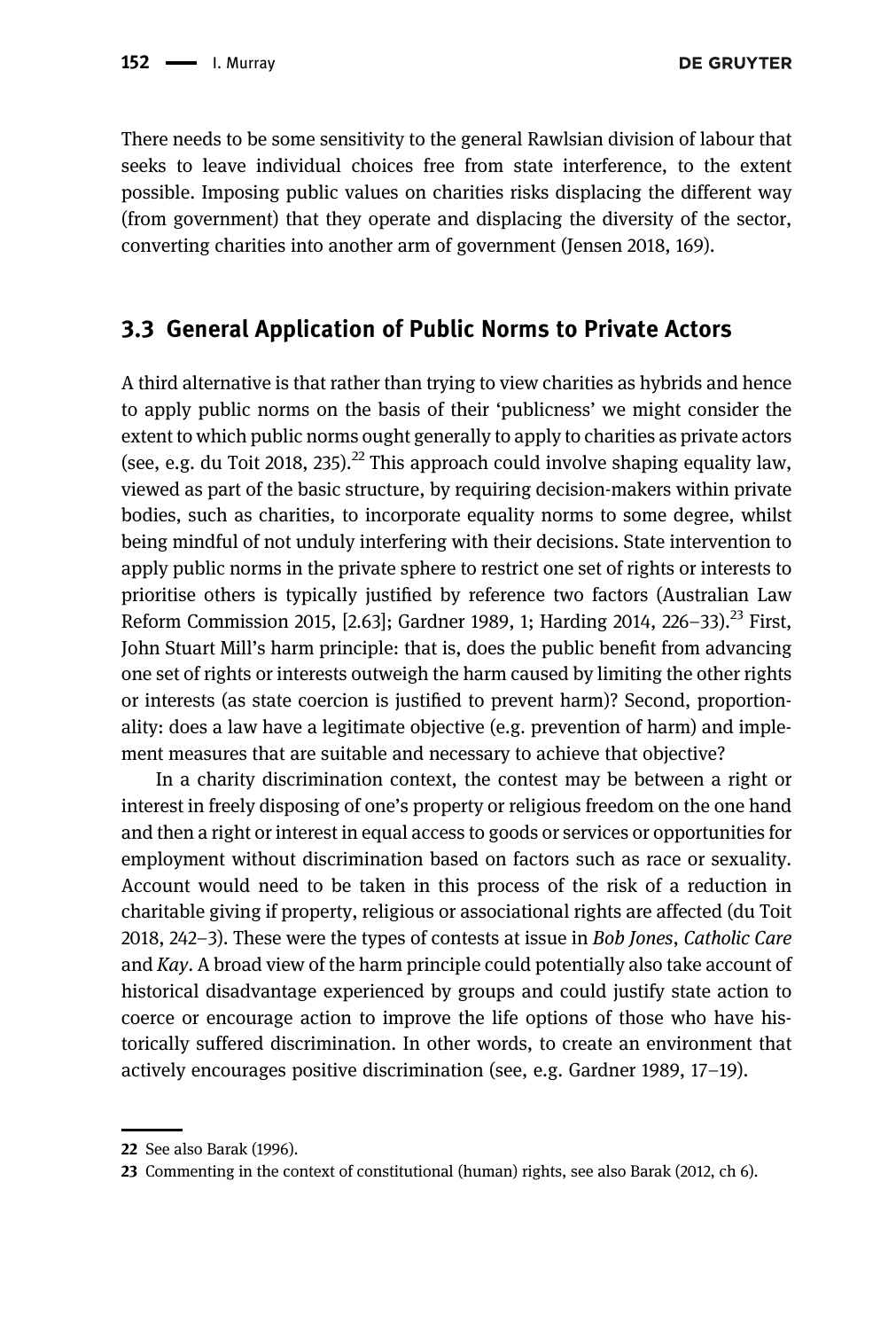This approach would again not justify application of public equality norms to charities in all circumstances. The breadth of application would depend on the extent to which equality norms are also applied to other private actors. However, the discussion does suggest that equality norms are insufficiently applied to charities due to the express charity exemptions from equality legislation identified in [Section 2](#page-1-0). In some jurisdictions, especially Australia and New Zealand, those exemptions are broad, blanket exemptions for charities from equality legislation that otherwise applies to private bodies. Australia may potentially see an increase in such exemptions for religious charities if proposed religious freedom legislation is enacted (Attorney-General'[s Department 2021](#page-15-12)).

Rather than denying the relevance of public equality norms to charities and seeking principles from within charity law as Parachin does, it may be more productive to explore whether and to what extent charities ought to be excused from equality legislation that applies to other private actors. For instance, in jurisdictions with broad blanket exemptions, if a single exemption provision is still preferred, guidance can potentially be taken from the UK where blanket exemptions for charities have been replaced with a far more balanced provision: section 193 of the *Equality Act 2010 c 15* (UK), the first part of which is set out below:

- (1) A person does not contravene this Act only by restricting the provision of benefits to persons who share a protected characteristic if—
	- (a) the person acts in pursuance of a charitable instrument, and
	- (b) the provision of the benefits is within subsection (2).
- (2) The provision of benefits is within this subsection if it is—
	- (a) a proportionate means of achieving a legitimate aim, or
	- (b) for the purpose of preventing or compensating for a disadvantage linked to the protected characteristic.

Three UK cases demonstrate how such a provision might achieve more balance than blanket exemptions.  $R v$  Hackney London Borough Council [2020] UKSC 40 is a Supreme Court case that concerned whether the Agudas Israel Housing Association ('AIHA') could rely on section 193 to provide social housing in preference to members of the Orthodox Jewish community. Under an arrangement with Hackney London Borough Council, AIHA provided social housing to applicants nominated by the Council. The Council's practice was to generally only nominate Orthodox Jewish applicants and this accorded with the objects in AIHA's constitution which required it to provide social housing first to members of the Orthodox Jewish community. The case arose because a non-Jewish single mother of four was identified by the Council as having the highest level of housing need in the Council area. A one and a half year wait ensued for the mother and her children, during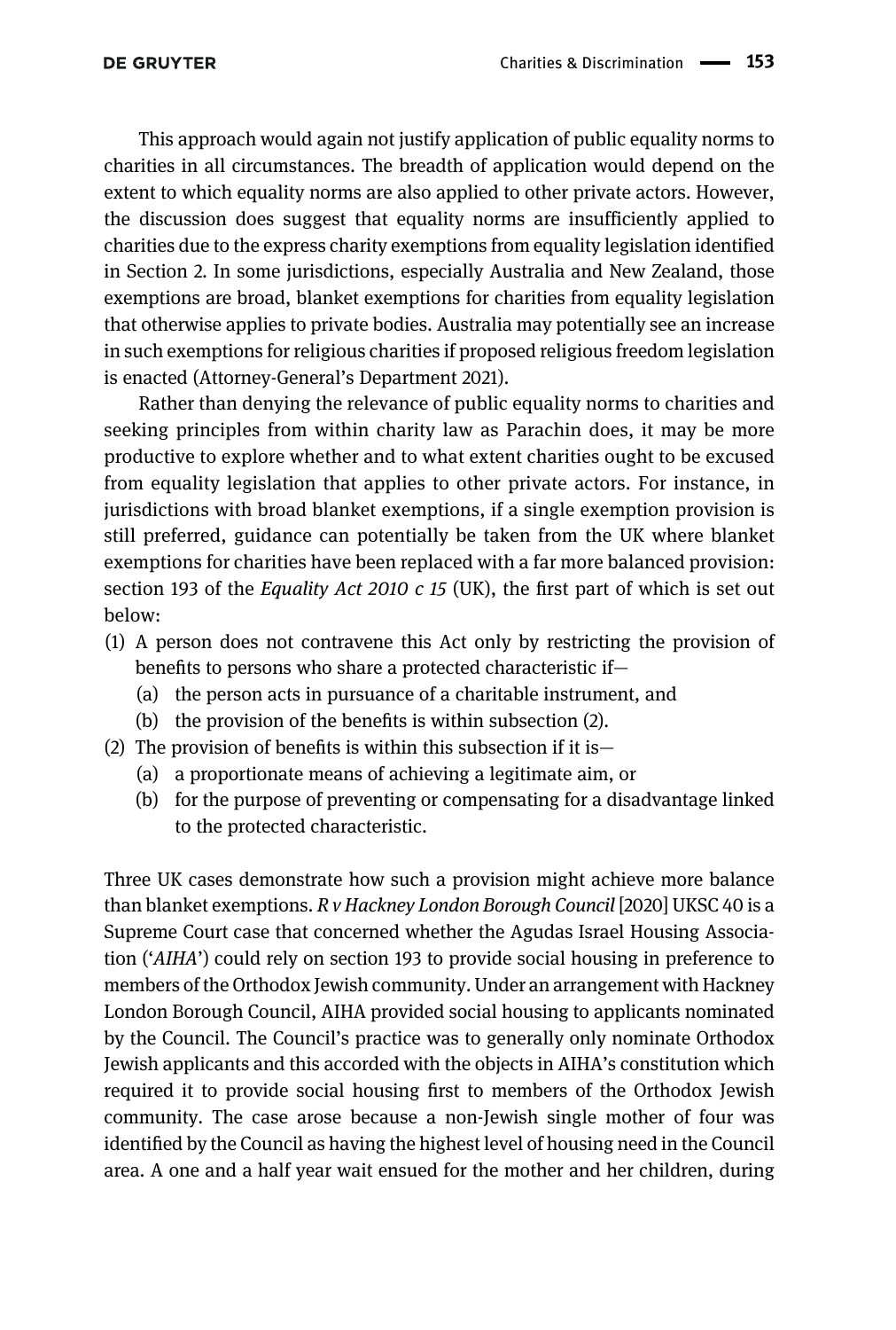which time AIHA placed several lower-need applicants in housing. The applicant argued that AIHA (and the Council) had breached the Equality Act 2010 (UK) and AIHA relied on the section 193 exception for charities.

The Supreme Court held that AIHA came within both of sections 193(2)(a) and (b) and found that AIHA's housing policy was proportionate and aimed at a legitimate end for several key reasons. First the Orthodox Jewish community experienced high-levels of poverty and corresponding low levels of home ownership. This was connected to ongoing prejudice against Orthodox Jewish people in various areas of life, including rental of housing. Second, the Supreme Court balanced the benefits of AIHA's policy to Orthodox Jewish people as a group against the disadvantages experienced by other groups in society and noted that the housing stock held by AIHA amounted to only about 1% of the social housing stock in the Council area.

The other cases are Catholic Care and R (Cornerstone (North East) Adoption and Fostering Services Ltd) v Ofsted [2021] EWCA Civ 1390 (Cornerstone). In Catholic Care, the Catholic Care organisation sought to amend its rules in order to be able to provide adoption services only to heterosexual couples within section 193. The Charity Commission for England and Wales refused to approve the amendment and Catholic Care appealed. The case applied section 193 to the proposed discriminatory activity in considering whether such an amendment should be permitted. Catholic Care argued that the legitimate aim was the adoption of more children and that its rule was a proportionate means because, without it, donors would not provide funds, it would close down and children would not be adopted. The Upper Tribunal did not accept this was a legitimate aim as the funding for adoption was provided by the state and there were a surplus of adoptive parents, such that other services were likely to step in if Catholic Care closed. Further, even if it had been a legitimate aim, then the balancing required by proportionality would have taken account of the harms to society from permitting discrimination. Thus, section 193 did not permit the discrimination. Cornerstone was a factually similar case relating to an evangelical Christian fostering and adoption service. The Court of Appeal held that Cornerstone's rejection of same-sex couples as foster parents or adoptive parents was not a proportionate means under section 193.

In some jurisdictions (such as the US), constitutional protections for expressive association or religious freedoms might mean that it is not possible to broadly apply equality legislation to charities. However, non-coercive, but incentivising measures might be an alternative and constitutionally valid means of applying similar public equality norms to charities (see, e.g. [Mirkay 2007,](#page-16-4) 89–94). For instance, limiting tax concessions would not prevent charities from discriminating, but could encourage them to abstain from doing so. This sort of scheme has been suggested in relation to charities by writers such as Mirkay, who have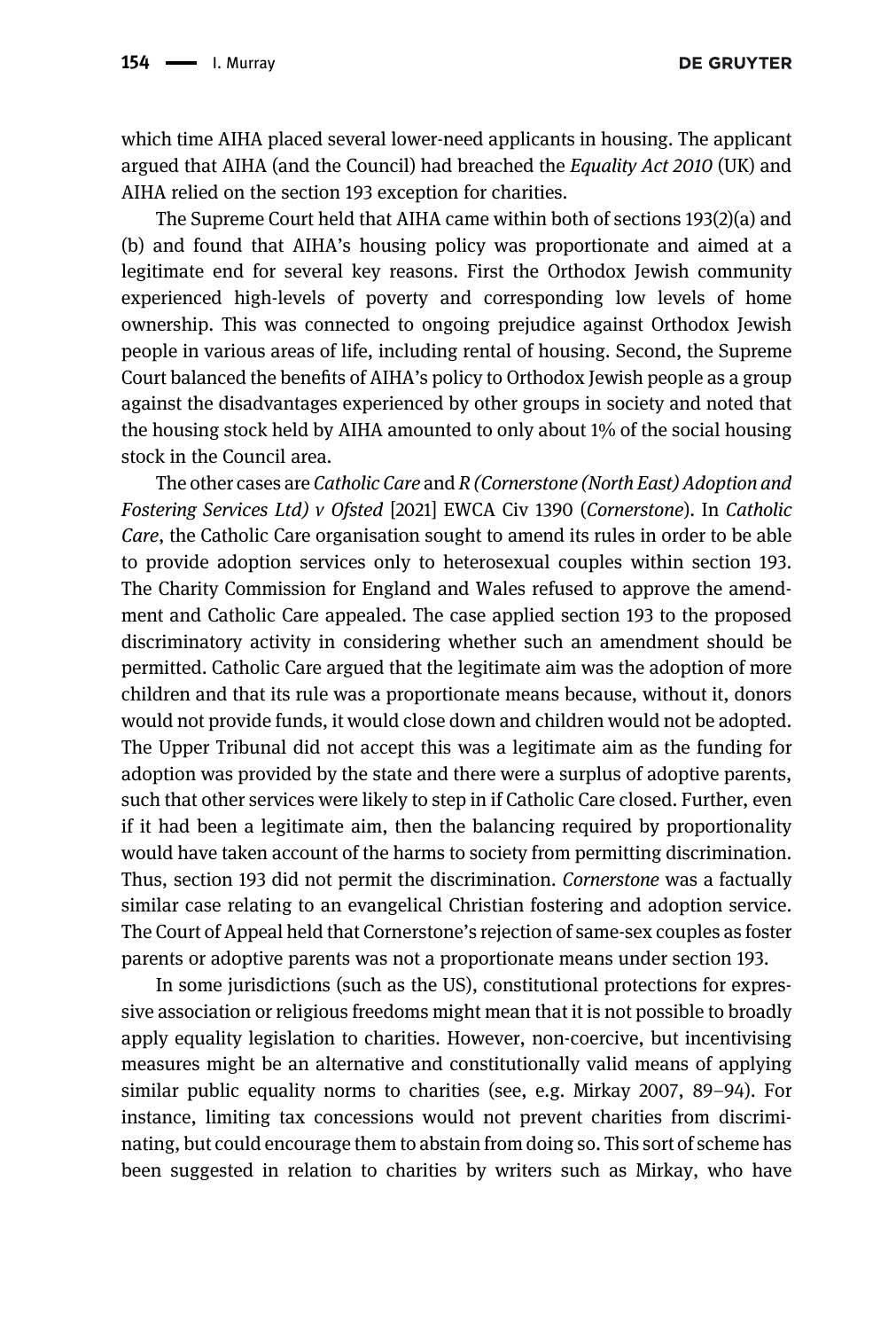proposed amending IRC §501(c)(3) to incorporate equality rules [\(2007](#page-16-4), 83–105). However, if justified on the basis of the broader application of public norms to all private actors, any tax changes should seek to match equality norms applied under equality legislation to for-profit entities.

### <span id="page-14-0"></span>4 Conclusion

This article has demonstrated that public equality norms are relevant to charities where the government has outsourced functions to charities; to some charities that are truly in receipt of tax concessions and, more generally, to all charities on the basis of state involvement in enforcing the pursuit of public purposes. Additionally, in circumstances where private actors are generally subject to antidiscrimination rules, there may be good reason to extend this general approach to charities also.

Thus, in preference to seeking guiding principles from charity law as Parachin does, it is potentially more productive to think about how to explicitly apply public equality norms and how to balance these norms against competing rights and interests in matters such as freedom of disposition of property, expressive association and religious freedom. One way to achieve this is to impose anti-discrimination conditions under government funding agreements. However, as noted in [Section 3.1](#page-6-0), there are likely to be difficulties in determining when government outsourcing is sufficiently material to justify the imposition of contractual constraints. Funding agreements also have some drawbacks as regulatory tools when compared with more generally applicable legislation, most particularly because they can undermine charity independence. For instance because they formalise the one-on-one power imbalance between a charity and government, they typically permit more extensive and specific regulation, they typically lack transparency and they can be easily changed for the next round of funding (see, e.g. [Garton 2009](#page-16-23), 215–16; [Morris](#page-17-20) [2019](#page-17-20); [Productivity Commission 2010,](#page-17-21) 306–10).

A more fundamental problem with relying solely on contractual application of equality norms is that this would only apply to charities in receipt of government funding, yet we have identified two reasons for broad application of equality norms to charities: state involvement in enforcing the pursuit of public purposes and the broad application of anti-discrimination rules to private actors. Thus, an alternative approach is to amend equality or civil rights legislation to apply to charities when they are carrying out outsourced government functions and also to apply to charities (potentially with other private actors) more generally, but mindful of the need to maintain material independence of charity decision-making. Section 193 of the Equality Act 2010 (UK) provides an example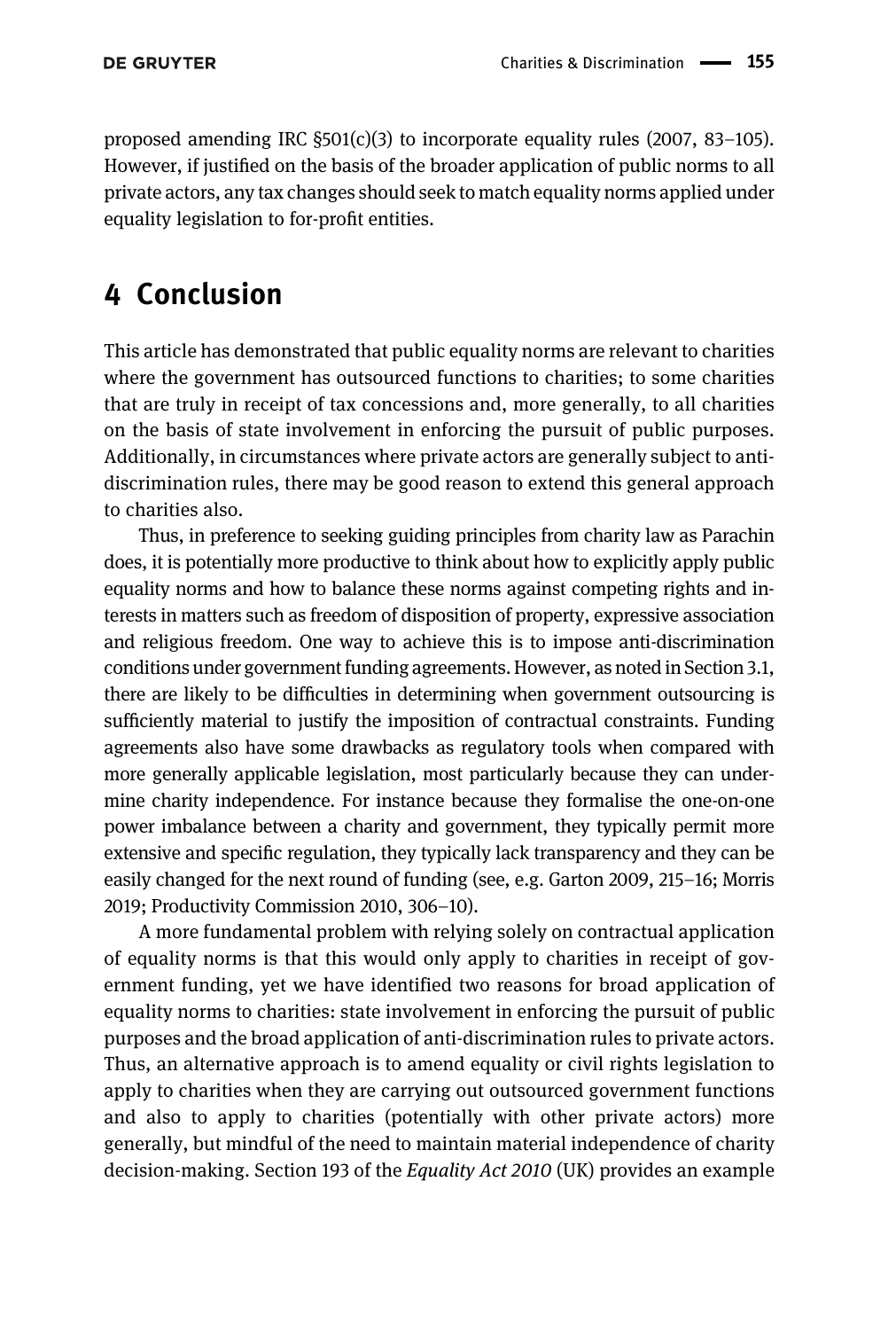of a provision which might fulfil the latter requirement. If constitutional impediments arise, then tax legislation could also be used as an alternative way of imposing equality rules.

Applying equality norms under clear legislative rules in either of these ways would avoid many of the problems with relying on government funding agreements. Equality legislation has advantages (over tax legislation) in that it can apply to all charities, not just those for whom tax concessions are material and that it provides a framework for balancing competing rights. On the other hand, tax legislation has the advantage that it is an incentivising regulatory tool, rather than mandating compliance, which means that it less directly interferes with charity independence.

### References

- <span id="page-15-0"></span>American Law Institute. 2021. Restatement of the Law, Charitable Nonprofit Organizations. Philadelphia: American Law Institute.
- <span id="page-15-7"></span>Andreoni, J. 1990. "Impure Altruism and Donations to Public Goods: A Theory of Warm-Glow Giving." Economic Journal 100 (401): 464–77.
- <span id="page-15-3"></span>Aronson, M. 1997. "A Public Lawyer's Response to Privatisation and Outsourcing." In The Province of Administrative Law, edited by M. Taggart, 40–70. Oxford: Hart Publishing.
- <span id="page-15-8"></span>Atkinson, R. 1993. "Reforming Cy Pres Reform." Hastings Law Journal 44 (5): 1111–58.
- <span id="page-15-12"></span>Attorney-General's Department. 2021. Religious Discrimination. Canberra: Commonwealth of Australia. [https://www.ag.gov.au/rights-and-protections/human-rights-and-anti](https://www.ag.gov.au/rights-and-protections/human-rights-and-anti-discrimination/religious-discrimination)[discrimination/religious-discrimination](https://www.ag.gov.au/rights-and-protections/human-rights-and-anti-discrimination/religious-discrimination) (accessed February 8, 2022).
- <span id="page-15-9"></span>Australian Law Reform Commission. 2015. Report No 129: Traditional Rights and Freedoms: Encroachments by Commonwealth Laws. Sydney: Commonwealth of Australia.
- <span id="page-15-10"></span>Barak, A. 1996. "Constitutional Human Rights and Private Law." Review of Constitutional Studies 3 (2): 218–81.
- <span id="page-15-11"></span>Barak, A. 2012. Proportionality: Constitutional Rights and Their Limitations. Cambridge: Cambridge University Press.
- <span id="page-15-5"></span>Beezer, B. 1984. "The Bob Jones University Decision: Financial and Policy Implications." Journal of Education Finance 9 (4): 508–23.
- <span id="page-15-6"></span>Benson, P. 2001. "Equality of Opportunity and Private Law." In Human Rights in Private Law, edited by D. Friedmann, and D. Barak-Erez, 201–43. Oxford: Hart Publishing.
- <span id="page-15-2"></span>Bodensteiner, I. E., and R. B. Levinson. 2021. State and Local Government Civil Rights Liability. Online: Westlaw.
- <span id="page-15-1"></span>Bogert, G. T., G. G. Bogert, and A. M. Hess. 2021. Bogert's The Law of Trusts and Trustees. Online: Westlaw.
- <span id="page-15-4"></span>Brennen, D. 2001. "Tax Expenditures, Social Justice and Civil Rights: Expanding the Scope of Civil Rights Laws to Apply to Tax-Exempt Charities." Brigham Young University Law Review 2001 (1): 167–228.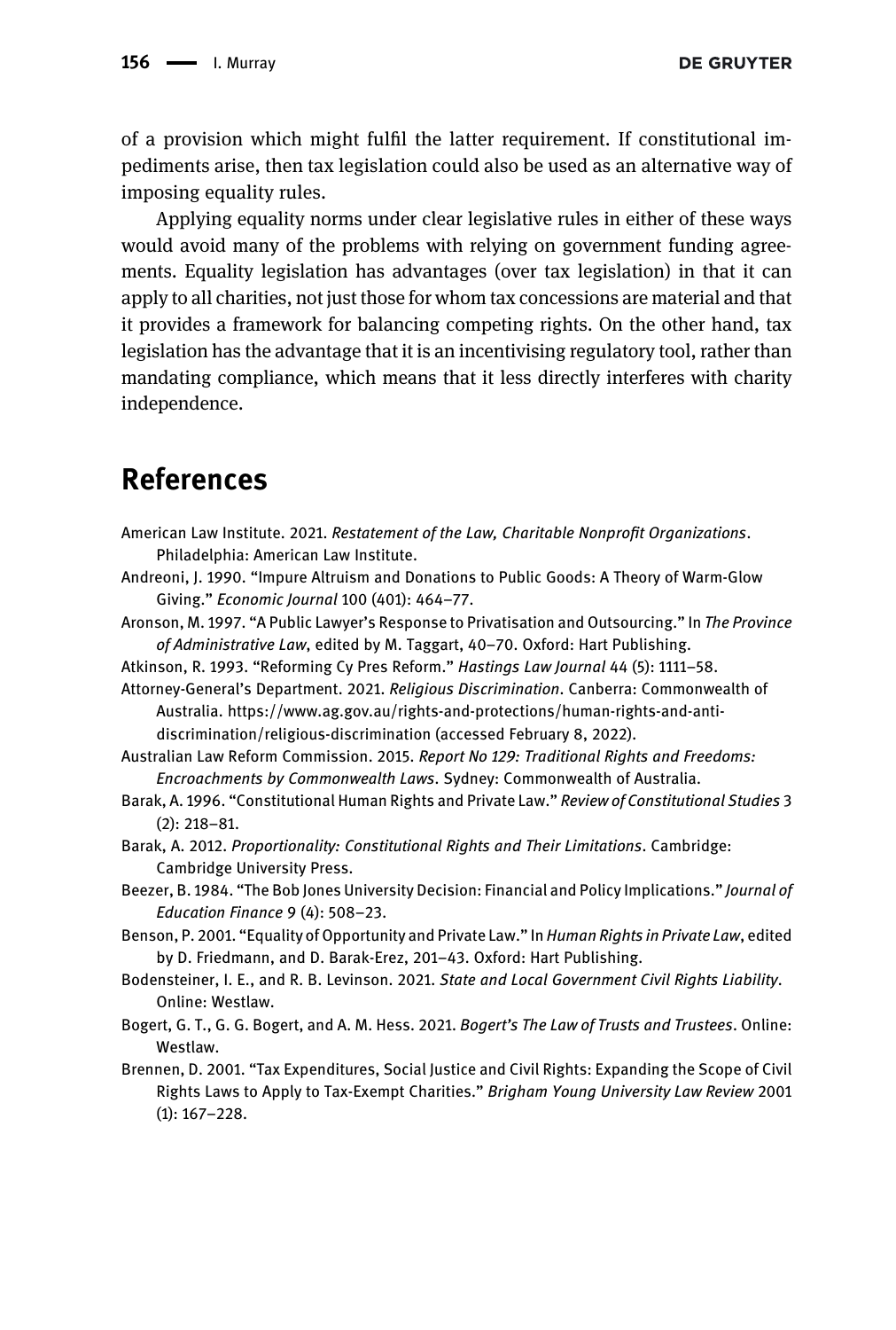- <span id="page-16-2"></span>Brennan, D. 2002. "Charities and the Constitution: Evaluating the Role of Constitutional Principles in Determining the Scope of Tax Law's Public Policy Limitation for Charities." Florida Tax Review 5 (9): 779–849.
- <span id="page-16-13"></span>Brody, E., and J. Tyler. 2010. "Respecting Foundation and Charity Autonomy: How Public is Private Philanthropy? (2010)." Chicago-Kent Law Review 85 (2): 571–617.
- <span id="page-16-15"></span>Caster, A. 2012. ""Charitable" Discrimination: Why Taxpayers Should not have to fund 501(c)(3) Organizations that Discriminate against LGBT Employees." Regent University Law Review 24 (2): 403–31.

<span id="page-16-8"></span>Chan, K. 2016. The Public-Private Nature of Charity Law. Oxford: Hart Publishing.

- <span id="page-16-20"></span>Collins, H. 2018. "Private Law, Fundamental Rights and the Rule of Law." West Virginia Law Review 121 (1): 1–25.
- <span id="page-16-18"></span>Colliton, J. W. 2003. "Race and Sex Discrimination in Charitable Trusts." Cornell Journal of Law and Public Policy 12 (2): 275–318.
- <span id="page-16-10"></span>Cordelli, C. 2012. "The Institutional Division of Labor and the Egalitarian Obligations of Nonprofits." Journal of Political Philosophy 20 (2): 131–55.
- <span id="page-16-0"></span>Dal Pont, G. 2017. Law of Charity, 2nd ed. Chatswood: LexisNexis Butterworths.
- <span id="page-16-6"></span>Dees, G. 2012. "A Tale of Two Cultures: Charity, Problem Solving, and the Future of Social Entrepreneurship." Journal of Business Ethics 111 (3): 321–34.
- <span id="page-16-3"></span>du Toit, F. 2018. "Not-for-profit Organizations and Equality Law." In Research Handbook on Notfor-Profit Law, edited by M. Harding, 231–51. Cheltenham: Edward Elgar.
- <span id="page-16-17"></span>Eisenstein, I. 2003. "Keeping Charity in Charitable Trust Law: The Barnes Foundation and the Case for Consideration of Public Interest in Administration of Charitable Trusts." University of Pennsylvania Law Review 151 (5): 1747–86.

<span id="page-16-19"></span>Fleischer, M. 2018. "Subsidizing Charity Liberally." In Research Handbook on Not-for-Profit Law, edited by M. Harding, 418–33. Cheltenham: Edward Elgar.

- <span id="page-16-22"></span>Gardner, J. 1989. "Liberals and Unlawful Discrimination." Oxford Journal of Legal Studies 9 (1):  $1 - 22$ .
- <span id="page-16-23"></span>Garton, J. 2009. The Regulation of Organized Civil Society. Oxford: Hart Publishing.
- <span id="page-16-1"></span>Garton, J. 2013. Public Benefit in Charity Law. Oxford: Oxford University Press.
- <span id="page-16-7"></span>Harding, M. 2014. Charity Law and the Liberal State. Cambridge: Cambridge University Press.
- <span id="page-16-21"></span>Jensen, D. 2018. "The Boundary between Not-for-profits and Government." In Research Handbook on Not-for-Profit Law, edited by M. Harding, 153–70. Cheltenham: Edward Elgar.
- <span id="page-16-16"></span>Johnson, A. 1999. "Limiting Dead Hand Control of Charitable Trusts: Expanding the Use of the Cy Pres Doctrine." University of Hawaii Law Review 21 (2): 353–91.
- <span id="page-16-9"></span>Kordana, K., and D. B. Tabachnick. 2008. "The Rawlsian View of Private Ordering." Social Philosophy & Policy 25 (2): 288–307.
- <span id="page-16-14"></span>Krever, R. 1991. "Tax Deductions for Charitable Donations: A Tax Expenditure Analysis." In Charities and Philanthropic Organisations: Reforming the Tax Subsidy and Regulatory Regimes, edited by R. Krever, and G. Kewley, 1–28. Melbourne: Australian Tax Research Foundation.
- <span id="page-16-5"></span>Minow, M. 2007. "Should Religious Groups be Exempt from Civil Rights Laws?" Boston College Law Review 48 (4): 781–849.
- <span id="page-16-4"></span>Mirkay, N. 2007. "Is it 'Charitable' to Discriminate? The Necessary Transformation of Section 501(C)(3) into the Gold Standard for Charities." Wisconsin Law Review 2007 (1): 45–106.
- <span id="page-16-12"></span>Moore, M. 2013. Corporate Governance in the Shadow of the State. Oxford: Hart Publishing.
- <span id="page-16-11"></span>Morris, D. 2012. "Charities and the Modern Equality Framework - Heading for Collision?" Current Legal Problems 65 (1): 295–331.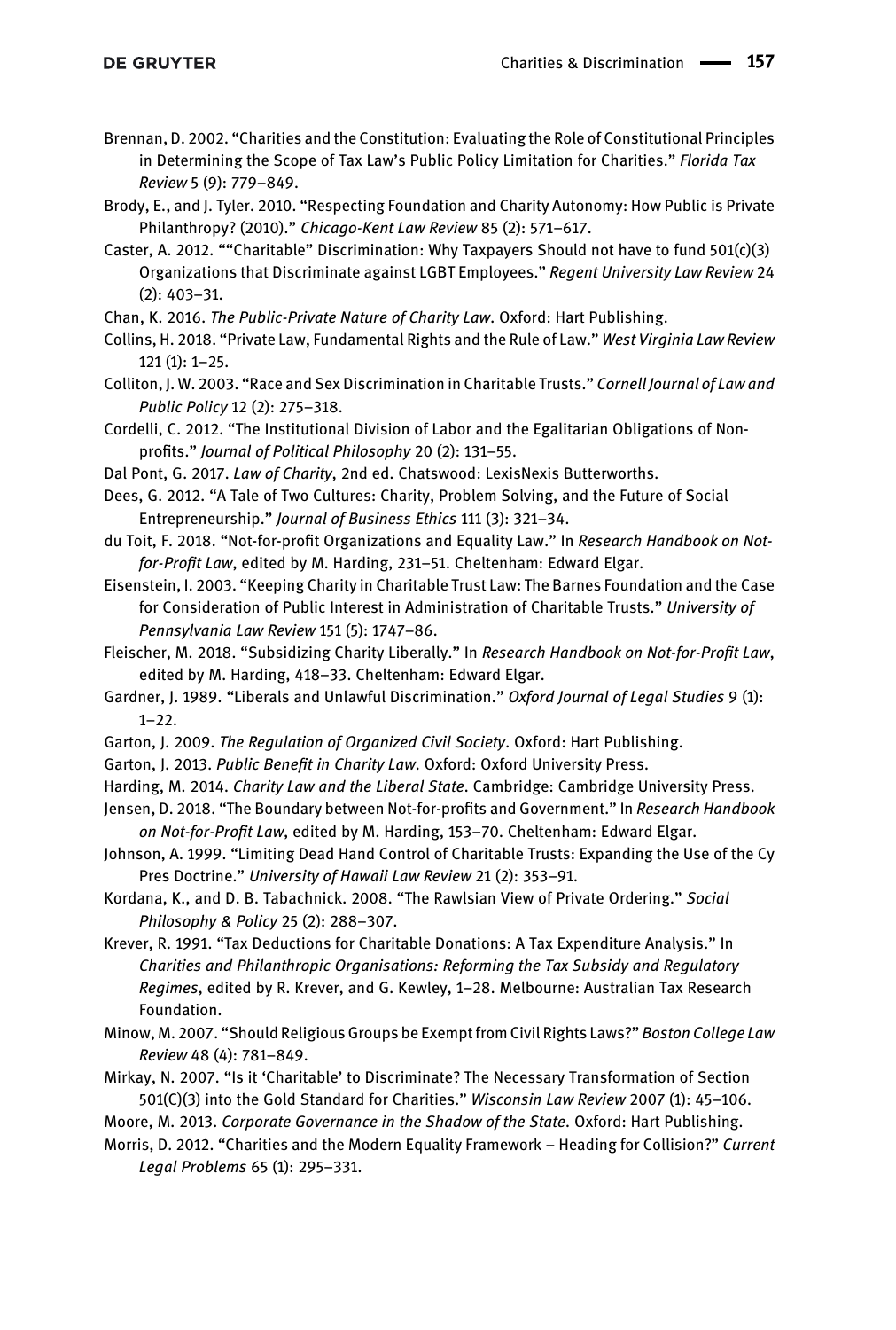- <span id="page-17-20"></span>Morris, D. 2019. Charities and the Contract Culture: Partners or Contractors? Law and Practice in Conflict. Liverpool: Charity Law Unit, University of Liverpool.
- <span id="page-17-10"></span>Morris, D. 2020. "Commissioning of Services by Charities in the Third Decade." In Debates in Charity Law, edited by J. Picton, and J.J. Sigafoos, 231–56. Oxford: Hart.
- <span id="page-17-12"></span>Murray, I. 2020a. "Charity Hoarding in a COVID-19 Time of Need: The Role of Activity-Based Regulation." Third Sector Review 26 (1): 140–61.
- <span id="page-17-1"></span>Murray, I. 2020b. "How do we Regulate Activities within a Charity Law Framework Focussed on Purposes?" Third Sector Review 26 (2): 65–85.
- <span id="page-17-4"></span>Murray, I. 2021. Charity Law and Accumulation: Maintaining an Intergenerational Balance. Cambridge: Cambridge University Press.
- <span id="page-17-13"></span>Murray, I., and M. Wesson. 2020. "Outsourcing to Not-for-Profits: Can Judicial Enforcement of Charity Law Provide Accountability for the Performance of 'Public' Functions?" University of New South Wales Law Journal 43 (4): 1309–48.

<span id="page-17-5"></span>Mulheron, R. 2006. The Modern Cy-près Doctrine. London: UCL Press.

<span id="page-17-18"></span>O'Halloran, K. 2007. Charity Law and Social Inclusion: An International Study. Abingdon: Routledge.

- <span id="page-17-14"></span>Parachin, A. 2013. "Public Benefit, Discrimination and the Definition of Charity." In Private Law: Key Encounters with Public Law, edited by K. Barker, and D. Jensen, 171–206. New York: Cambridge University Press.
- <span id="page-17-7"></span>Parachin, A. 2014. "The Role of Fiscal Considerations in the Judicial Interpretation of Charity." In Not-for-Profit Law: Theoretical and Comparative Perspectives, edited by M. Harding, A. O'Connell, and Stewart, 113–33. Cambridge: Cambridge University Press.
- <span id="page-17-2"></span>Parachin, A. 2020a. "Regulating Charitable Activities through the Requirement for Charitable Purposes: Square Peg Meets Round Hole." In *Debates in Charity Law*, edited by J. Picton, and J. Sigafoos, 129–53. Oxford: Hart Publishing.
- <span id="page-17-0"></span>Parachin, A. 2020b. "Why and When Discrimination is Discordant with Charitable Status: The Problem with "Public Policy", the Possibility of a Better Solution." Canadian Journal of Comparative and Contemporary Law 6: 305–59.
- <span id="page-17-16"></span>Picton, J. 2020. "Regulating Egoism in Perpetuity." In Debates in Charity Law, edited by J. Picton, and J. Sigafoos, 53–79. Oxford: Hart Publishing.
- <span id="page-17-21"></span>Productivity Commission. 2010. Contribution of the Not-for-profit Sector. Research Report. Canberra: Commonwealth of Australia.
- <span id="page-17-8"></span>Rawls, J. 2001. Justice as Fairness: A Restatement. Cambridge: Harvard University Press.
- <span id="page-17-19"></span>Reich, R. 2018. Just Giving: Why Philanthropy is Failing Democracy and How it Can do Better. Princeton: Princeton University Press.
- <span id="page-17-9"></span>Scheffler, S. 2015. "Distributive Justice, the Basic Structure and the Place of Private Law." Oxford Journal of Legal Studies 35 (2): 213–35.
- <span id="page-17-17"></span>Sigafoos, J. 2020. "When Should Charities be Allowed to Discriminate." In Debates in Charity Law, edited by J. Picton, and J. Sigafoos, 103–28. Oxford: Hart Publishing.
- <span id="page-17-6"></span>Simon, J. 1987. "American Philanthropy and the Buck Trust." University of San Francisco Law Review 21: 641.
- <span id="page-17-11"></span>Sjåfjell, B. 2017. "Regulating for Corporate Sustainability: Why the Public–Private Divide Misses the Point." In Understanding the Company: Corporate Governance and Theory, edited by B. Choudhury, and M. Petrin, 145–64. Cambridge: Cambridge University Press.
- <span id="page-17-3"></span>Smolla, R. A. 2021. Federal Civil Rights Acts, 3rd ed. Online: Westlaw.
- <span id="page-17-15"></span>Surrey, S. 1973. Pathways to Tax Reform. Cambridge: Harvard University Press.